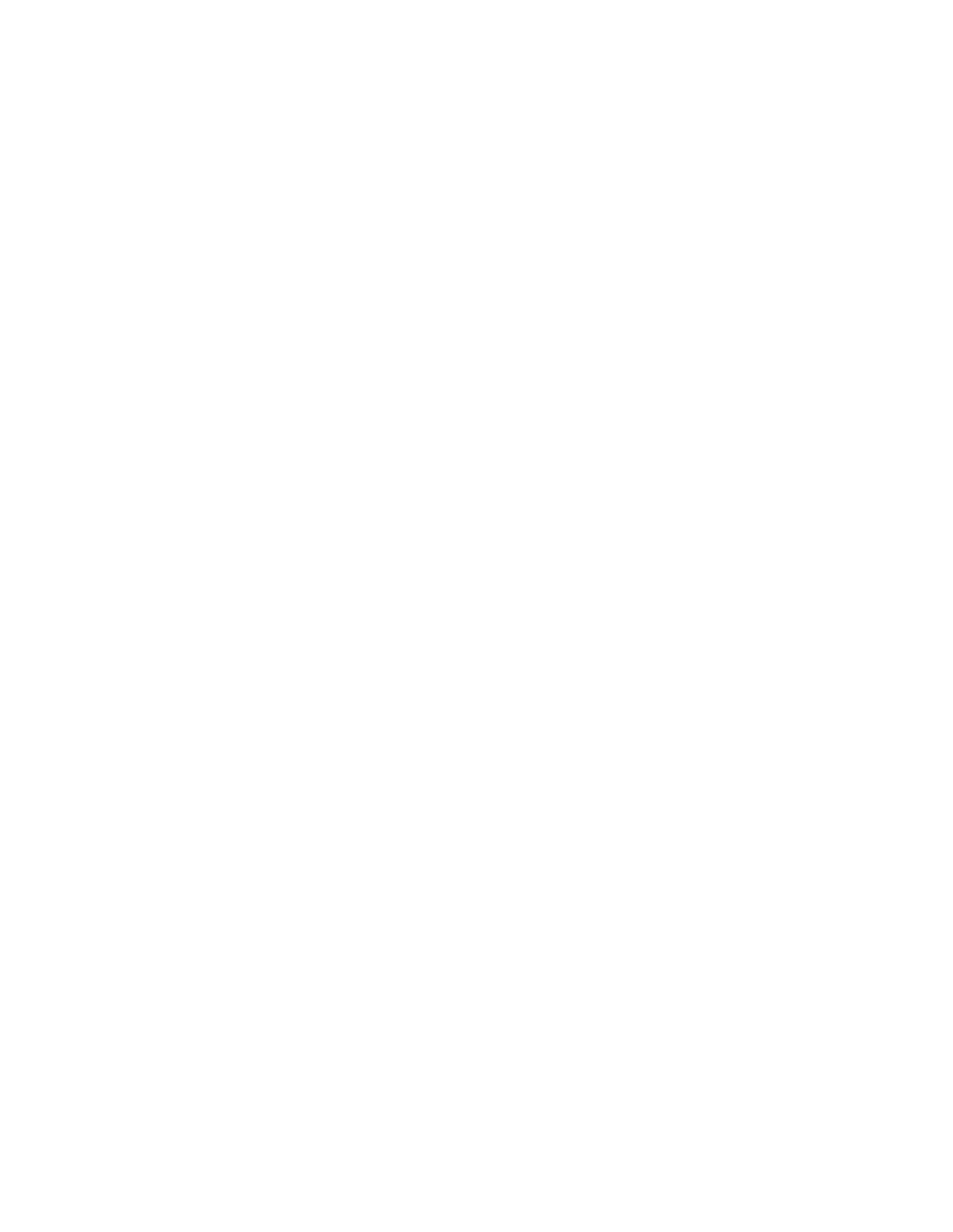**MR. HUFFMAN:** Dale Huffman with AREVA.

 And thank you for the opportunity to address some misinformation. I do not know where the numbers regarding Cluff Lake have come from, but I can elaborate on them.

 I think the message that I'm getting from Mr. Natomagan's submission is that we, in some way, grossly under-estimated what it would cost for Cluff Lake.

 In fact, if we go back to 1999 when we put a decommissioning and financial assurance in place for \$33.6 million, which is the highest financial assurance that Cluff has ever had, so 33.6 In 1999, we estimated that the physical decommissioning work would be about \$22 million, and then in 2004 to 2006, we embarked on that decommissioning work. And in that period, it cost us about \$25 million.

 So about five years later, we have a marginal increase in -- or reasonable increase in cost.

 And subsequent to the decommissioning period, 2004 to 2006, we've done a little bit of work in 2013 to tidy up the site, and we'll do a little bit more in 2018.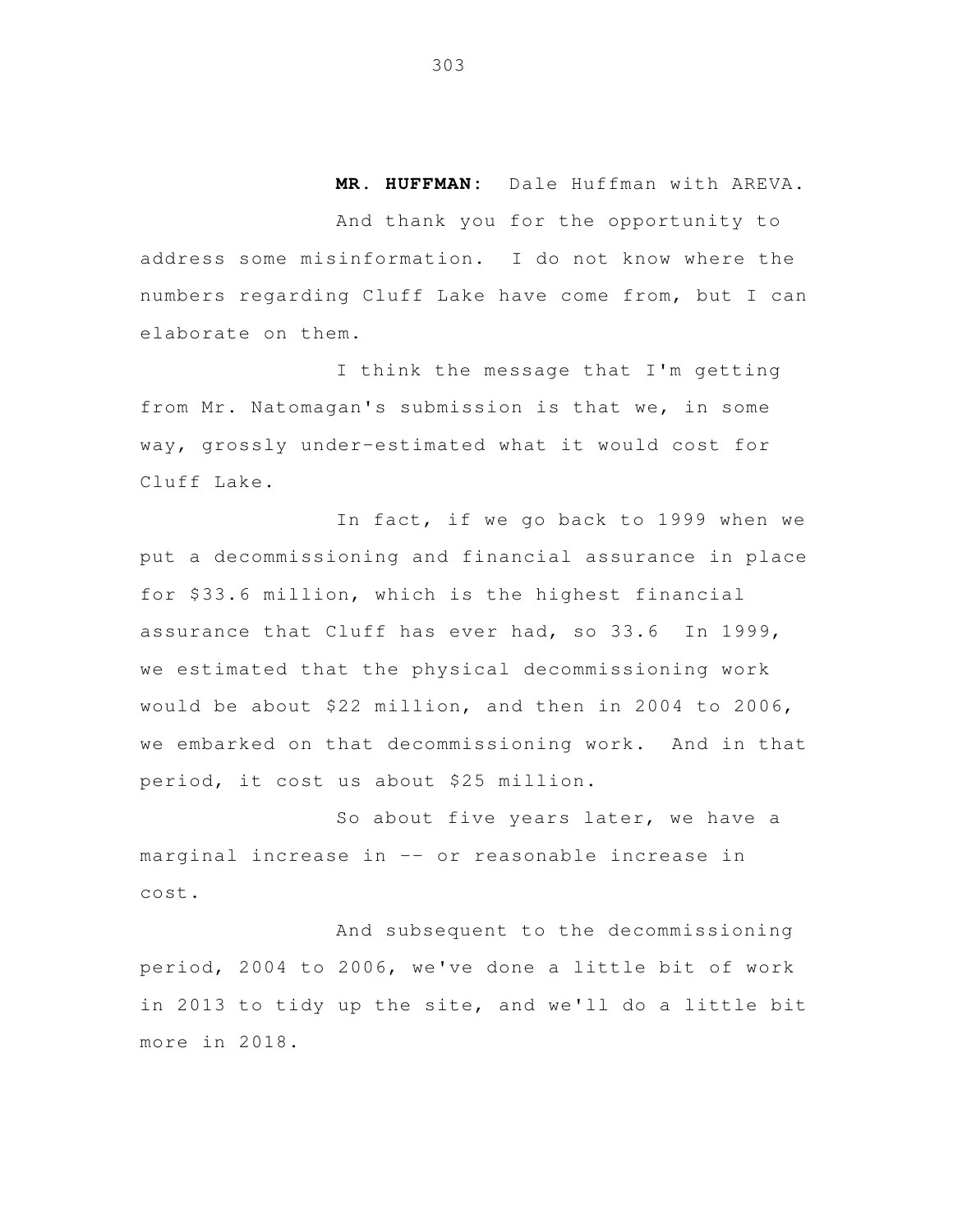And so the total -- the total costs for the physical decommissioning of Cluff Lake is going to end up being about \$28 million.

 So we have -- we have always had sufficient financial resources to decommission Cluff Lake and put it into a safe and stable state. And the decommissioning -- or the financial assurance of 33.6 persists to today, is still in place at this -- at this point.

Well, we may have under-estimated some costs associated with the ongoing monitoring and we may, as a company, have spent more at Cluff Lake by our own choosing because we chose to continue to maintain a camp there to support our exploration work and it was convenient to do monitoring, so we've spent on that over the years.

 But the comparison that Mr. Natomagan has put forward is -- misrepresents the costs of clean-up at Cluff Lake.

So the -- in 2014, after we had a pretty good understanding of decommissioning costs and the cost of ongoing monitoring and maintenance and management and fees, we sat down with CNSC staff and Sask Environment staff and went through a pretty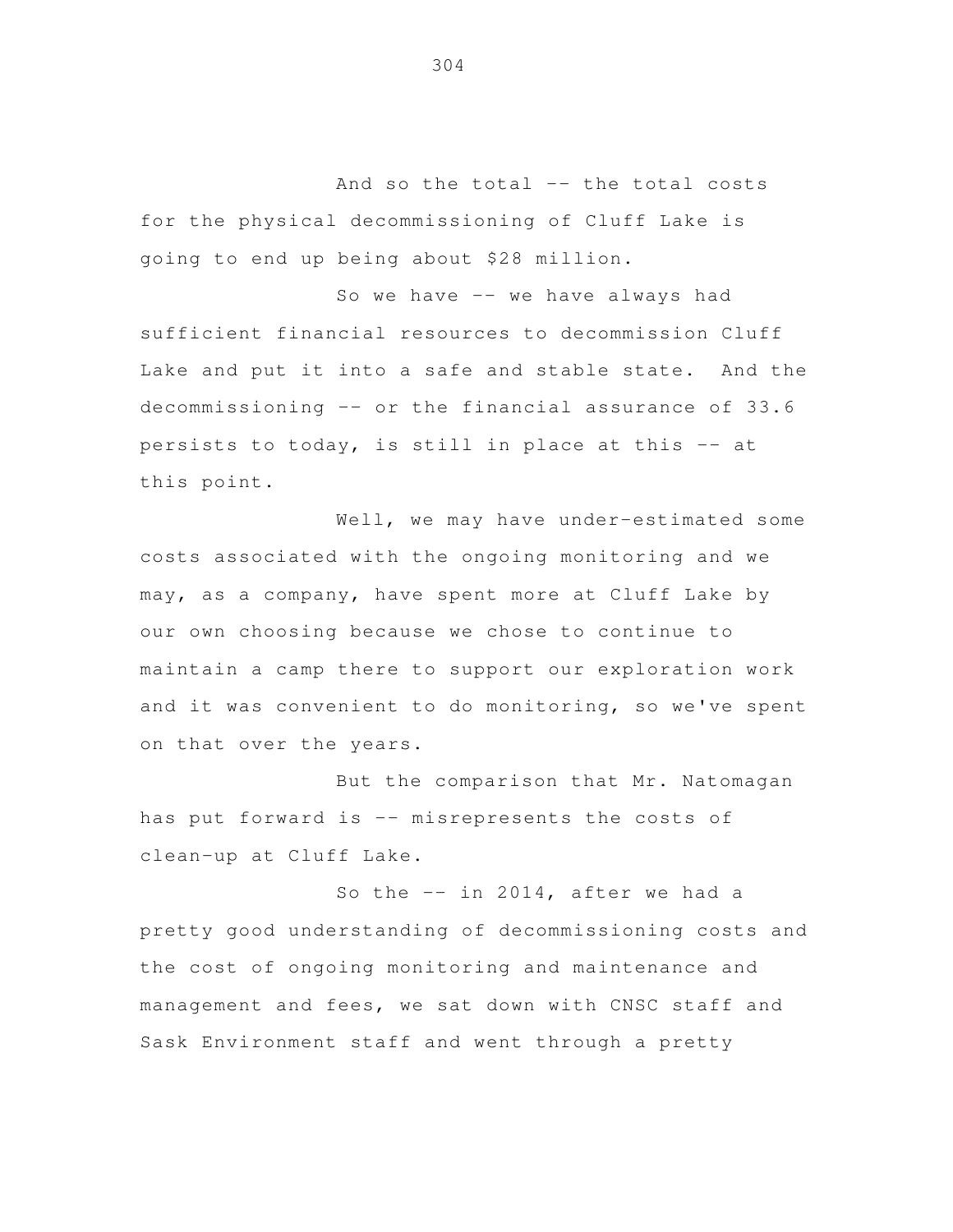thorough review of the costs to make sure that both agencies had pretty good visibility on what it cost to decommission a site. And it was at the time while we were updating the McLean Lake decommissioning plan, and we used that as a validation that we are able to predict -- we're reasonably good at predicting costs and had a full understanding of what it cost to decommissioning -- decommission a site, monitoring and maintenance and all items included.

 So I think the -- if you want me to expand further on ongoing costs, I am happy to do so, but I think that addresses the primary comments of Mr. Natomagan that are -- misrepresent the situation.

**THE PRESIDENT:** Okay. Thank you.

**MR. HUFFMAN:** Thank you.

THE PRESIDENT: staff, particularly about the competency. I thought you had a very rigorous process to make sure that the numbers are correct. I want to hear from

Go ahead.

 **MS TADROS:** Haidy Tadros, for the record.

That is correct, sir. For the record, we want to ensure that this intervention does not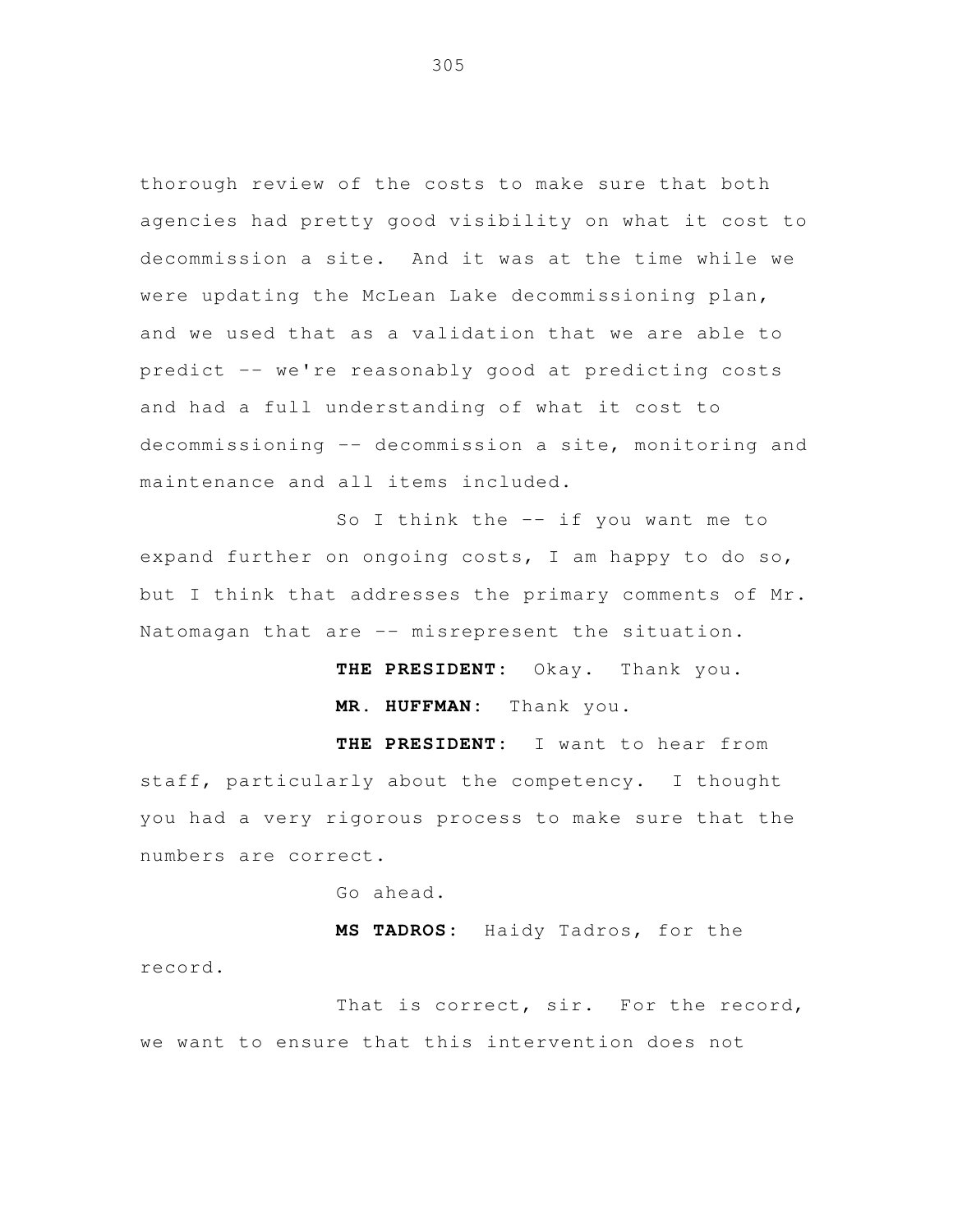leave the public or the Commission with the impression that we do not have competent staff.

 I'll ask Ms Karine Glenn to walk you through our robust process and the expertise that we have internally that looks at both the decommissioning activities from an operational perspective and also the financial information that is looked at.

 **MS GLENN:** Karine Glenn, for the record. I'm the Director of Wastes and Decommissioning.

 All of the financial guarantees that are accepted and approved by the Commission are based on a decommissioning plan. So it starts with the decommissioning plan that is submitted.

 As part of that decommissioning plan, the licensees propose an end state, detail the steps that they're going to undertake to arrive at that end state and then do thorough cost estimates as to how that work will be costed out projected out in the future based on the timelines that they're projecting further decommissioning.

 That must include any long-term monitoring and any maintenance of the site.

All the waste and decommissioning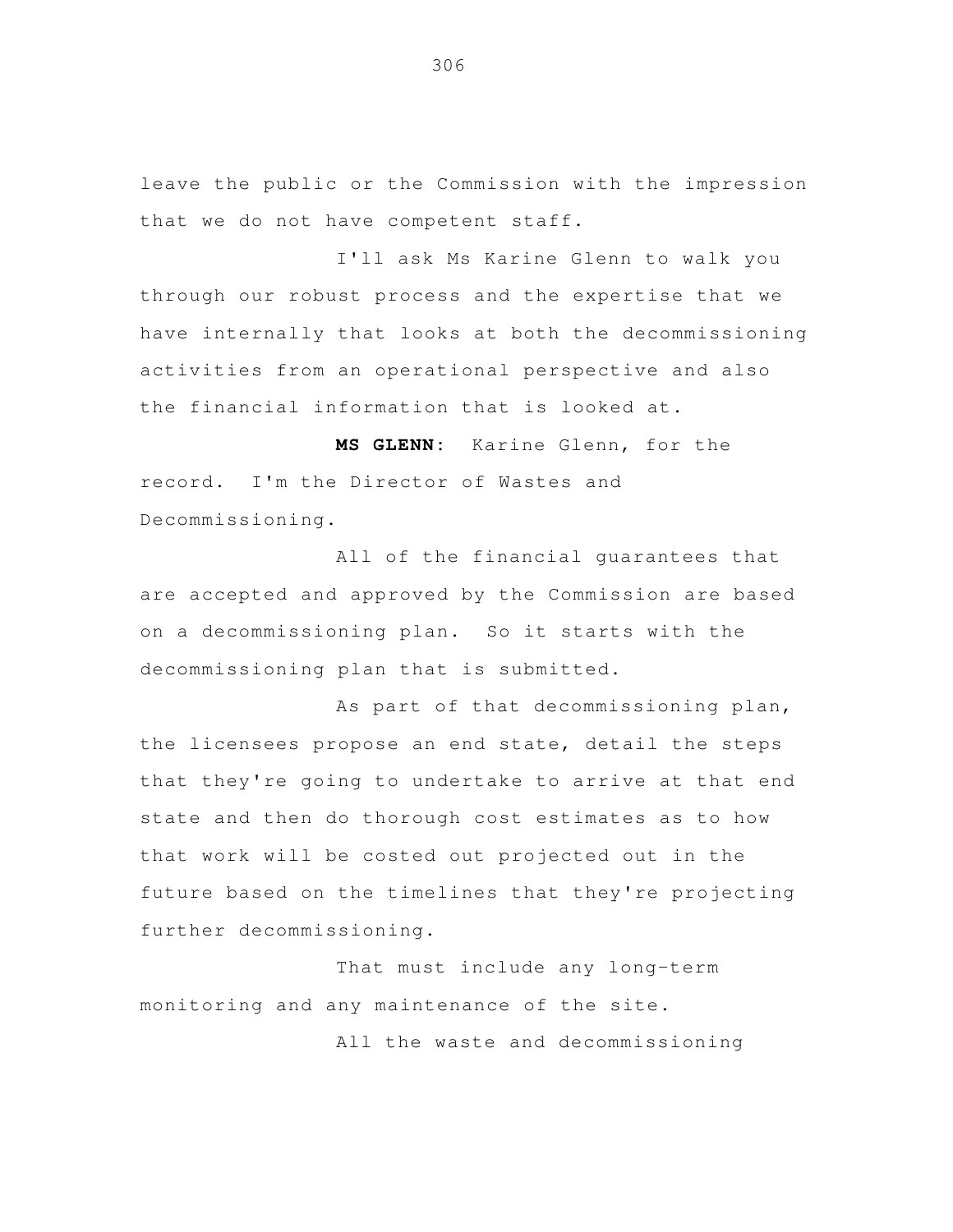staff as subject matter experts do review all of the decommissioning plans for all the CNSC regulated facilities, including all of the mines. Not just the ones in Saskatchewan, but also the ones that are in various states of decommissioning in -- such as Gunner, Laredo, as well as the Ontario sites.

 So we have exposure to all of the ongoing costs that the licensees are encountering and the costs of real time recent remediation and decommissioning projects such as Cluff or the Gunner work and the Laredo work that have been ongoing.

 So we have an ability to compare in between the different cost estimates that are provided by the licensees.

 There is also CSA standards, CSA N-294, which deals with decommissioning, and details what must be included in that.

 And there is the CNSC Regulatory Guide, G219.

 So that's from -- that's -- we review the decommissioning plan and the cost estimates. In addition, our colleagues from finance will review the financial assumptions that have been used such as the contingencies, any discount rates, escalation factors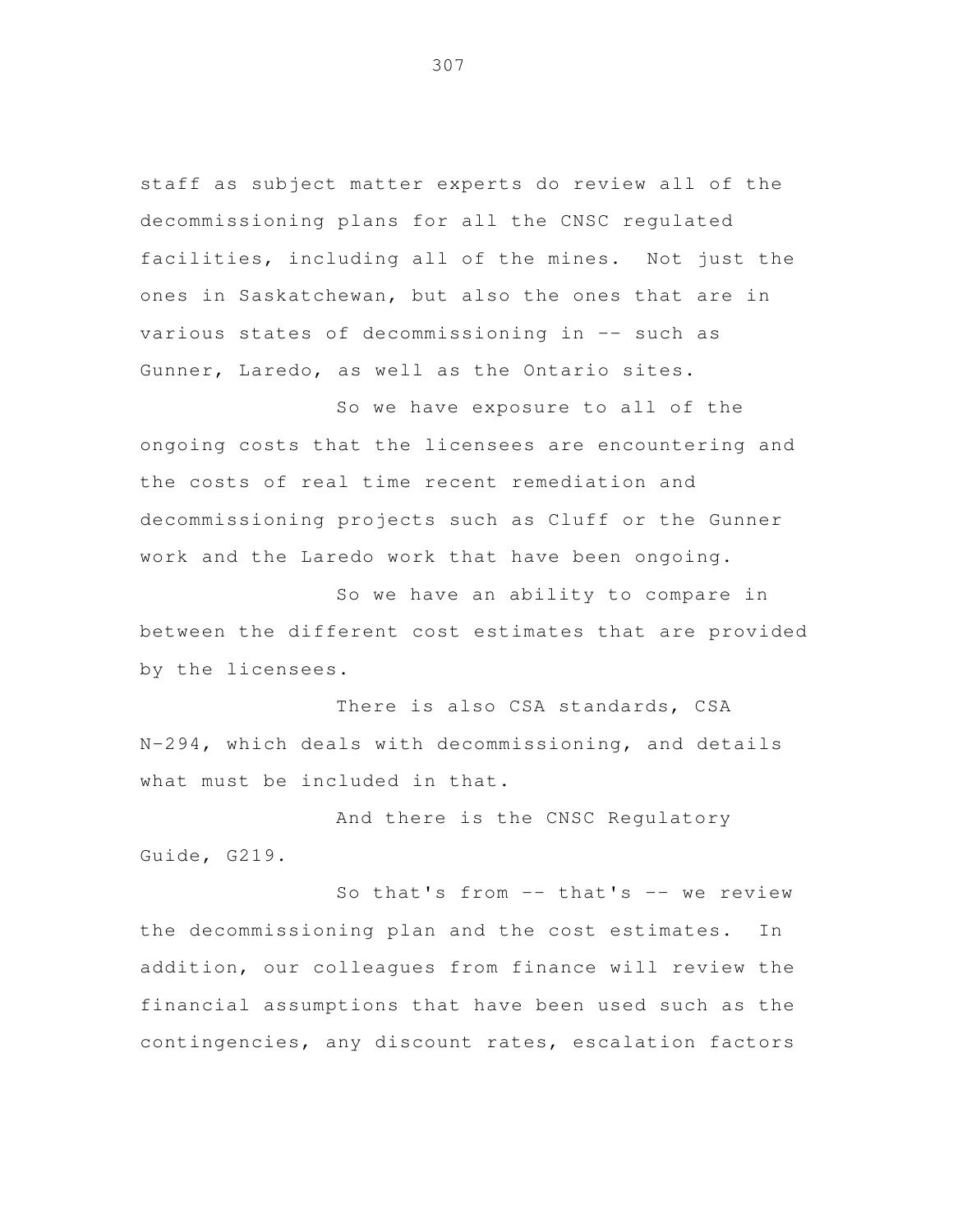that are being used, inflation, and to look at whether those cost estimates are reasonable.

 In addition to CNSC staff reviewing this, in the cases of Saskatchewan mines, because the financial guarantee's actually payable to the government of Saskatchewan, not to the CNSC -- and this is only the exception with the case of the Saskatchewan facilities -- the government of Saskatchewan also reviews the cost estimates and proposed financial assurances.

So we have that added -- there's a sort of double review that takes place, and it's not until they are also in agreement with the proposed costs that have been projected that the financial guarantee can then proceed forward for the Commission's acceptance.

 In addition, CNSC staff do collaborate internationally on various groups, the International Atomic Energy Agency, that deal with remediation and decommissioning work on mines, as well as the Nuclear Energy Agency. And there's a lot of information sharing that goes on at that level internationally with respect to cost estimates with respect to decommissioning.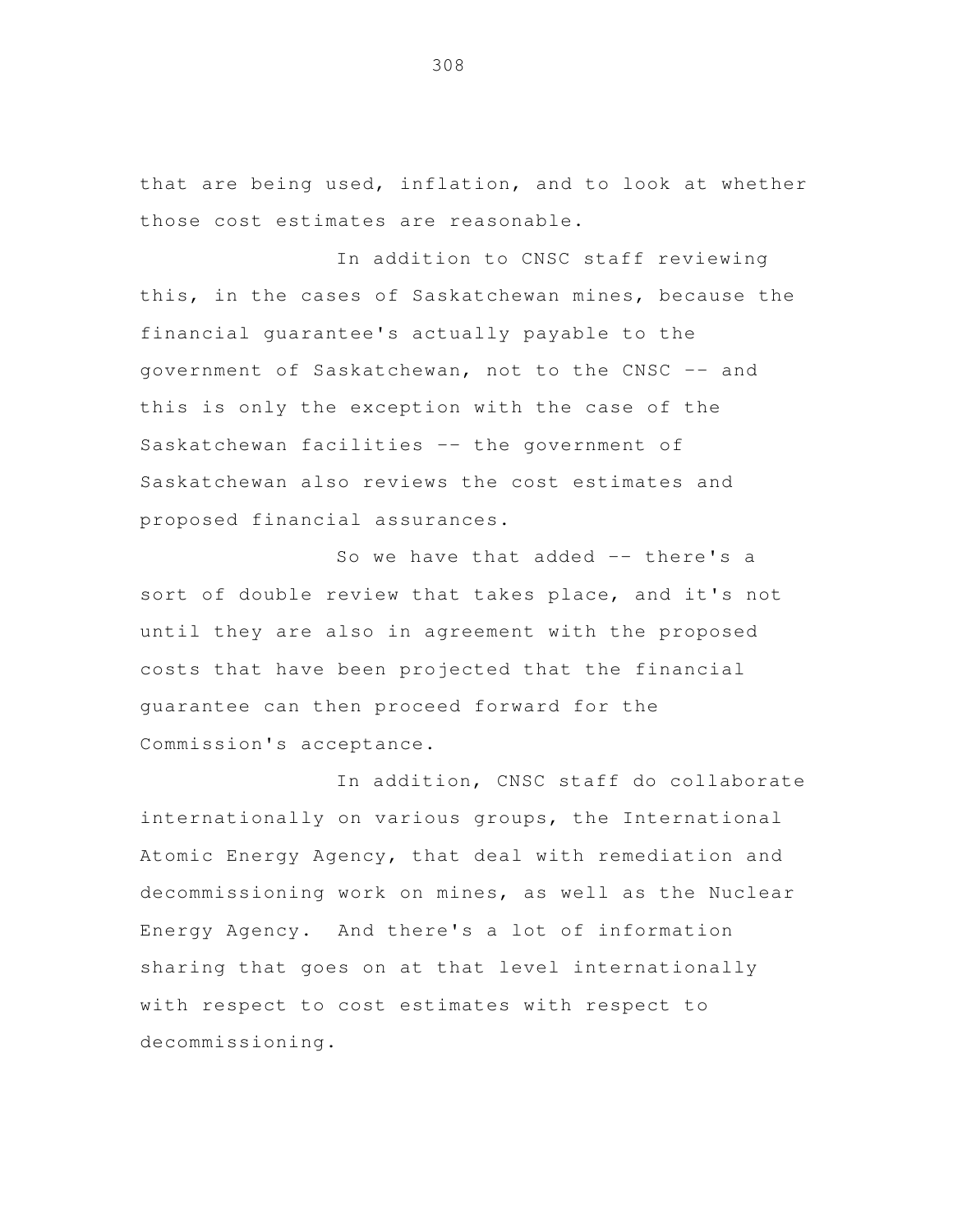## **THE PRESIDENT:** But -

**MS GLENN:** Have I covered it? **THE PRESIDENT:** Yeah.

In the NPP world, you also use a third party and you do every five years reassessment and an annual update. Is that the same process here, or not?

record.

**MS GLENN:** So Karine Glenn, for the

There's no requirement on the licensees to use a third party to do their cost estimates. The NPPs do so and often use the same expert, but there is actually the same requirement for every five years the preliminary or decommissioning plan must be revised to reflect the current operations of the facility such as  $--$  I'll give you an example.

The McLean Lake decommissioning plan and financial guarantee were just revised and the financial guarantee was accepted by the Commission in the hearing that took place in 2017, and that took  $-$ was a sizeable increase in the amount of the financial guarantee because it took into account the expansion of the mill and changes in contingencies. j

And so there was a number of changes that they had taken into account into the revision of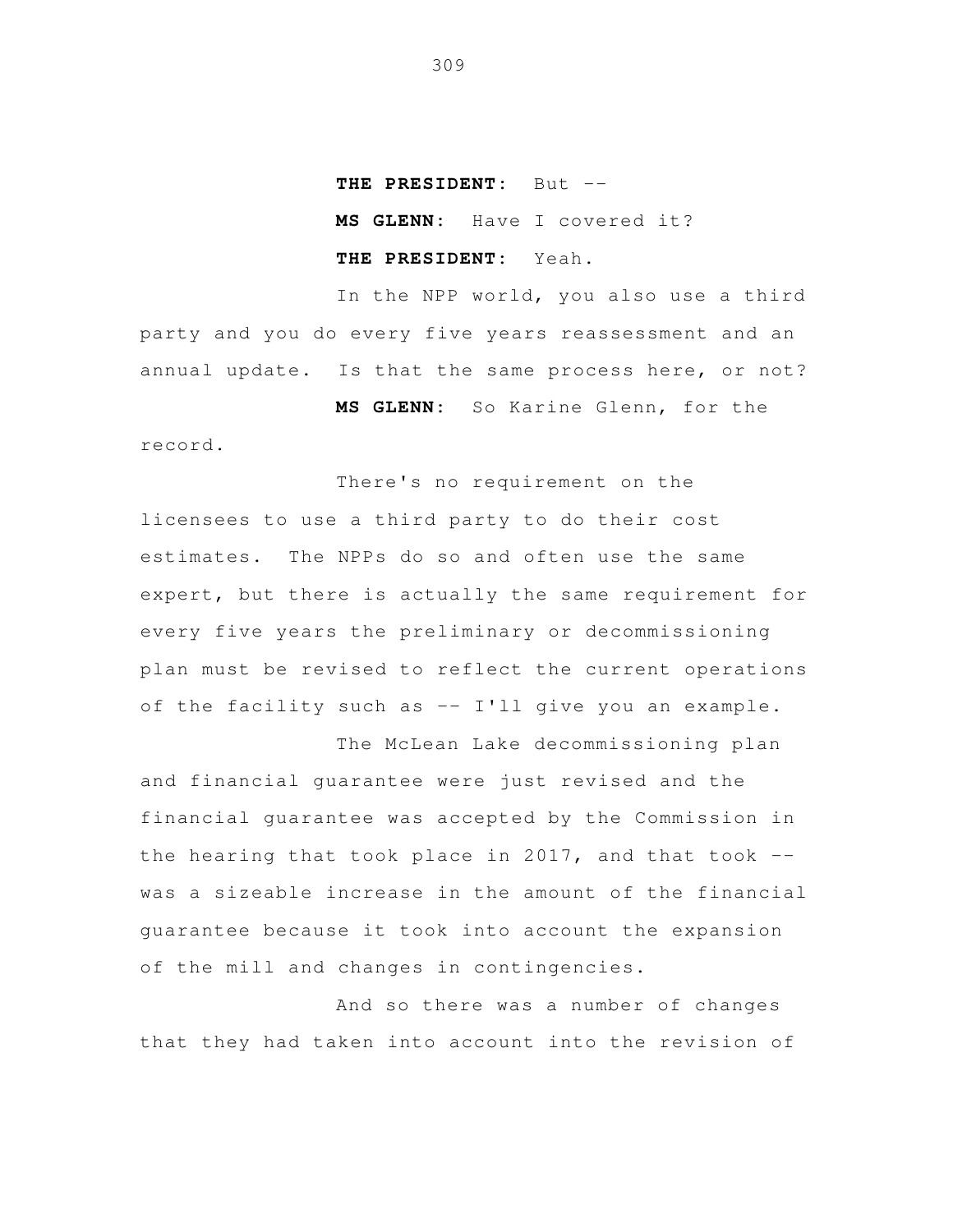the decommissioning plan and cost estimates, and that was reflected in the financial guarantee.

 So at a minimum, every five years or when there are changes that would affect that cost estimate requiring an increase in the financial guarantee.

 **THE PRESIDENT:** So Saskatchewan government, the Ministry of Economic Development, you don't ask for a third party?

If you're the ultimate recipient here, are you not asking for third party attestation for the plan?

 **MR. MOULDING:** For the record, Tim Moulding, Ministry of Environment.

 We don't require any third party review of that documentation, either, but as previously stated, do have our own internal people go through those documents in detail, prove out the costs. And I'm quite confident that the amount that -- the amounts that we're currently carrying on those sites are reflective of the real decommissioning costs.

Thank you.

**THE PRESIDENT:** Okay. Thank you.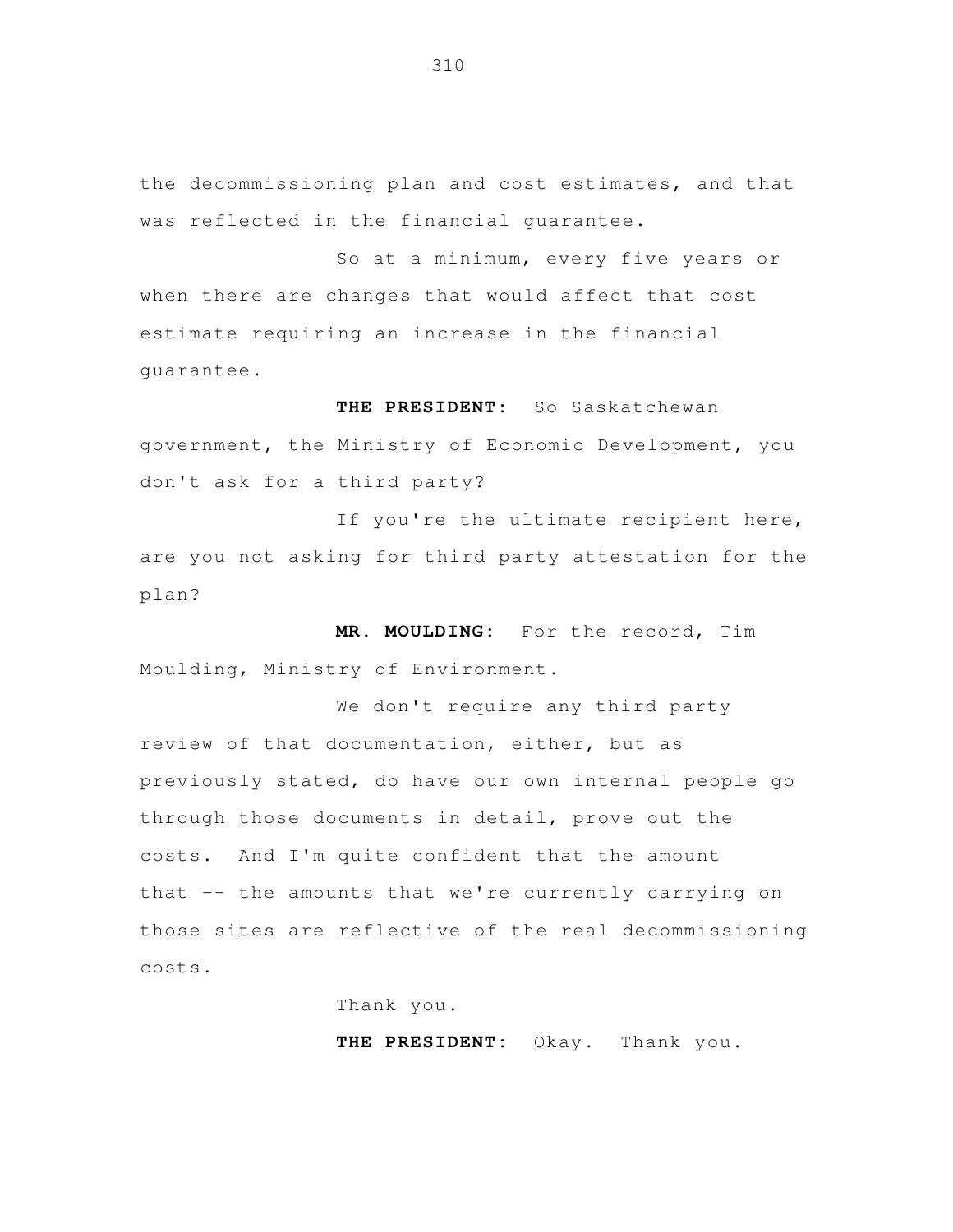Any other question?

Okay. Thank you very much.

So we're now going to move to the

general. Any question you want to ask on anything.

Dr. McEwan.

 **MEMBER McEWAN:** I will start with a great deal of hesitation because it's about a number. Slide 29.

**THE PRESIDENT:** Whose?

 **MEMBER McEWAN:** CMD, so the staff - page 29 of the staff presentation.

 So under the mining sector, for the iron mining sector, you have the number of mines as eight, you have the number of mines out of compliance with at least one parameter as four, you have the number of mines for TSS as nine, and then you have eight out of compliance for pH.

Those numbers, to me, look wrong.

 **MS TADROS:** Haidy Tadros, for the record.

 Glenn Groskopf will answer that question.

 **MR. GROSKOPF:** Thank you very much. Glenn Groskopf, for the record, in Saskatoon.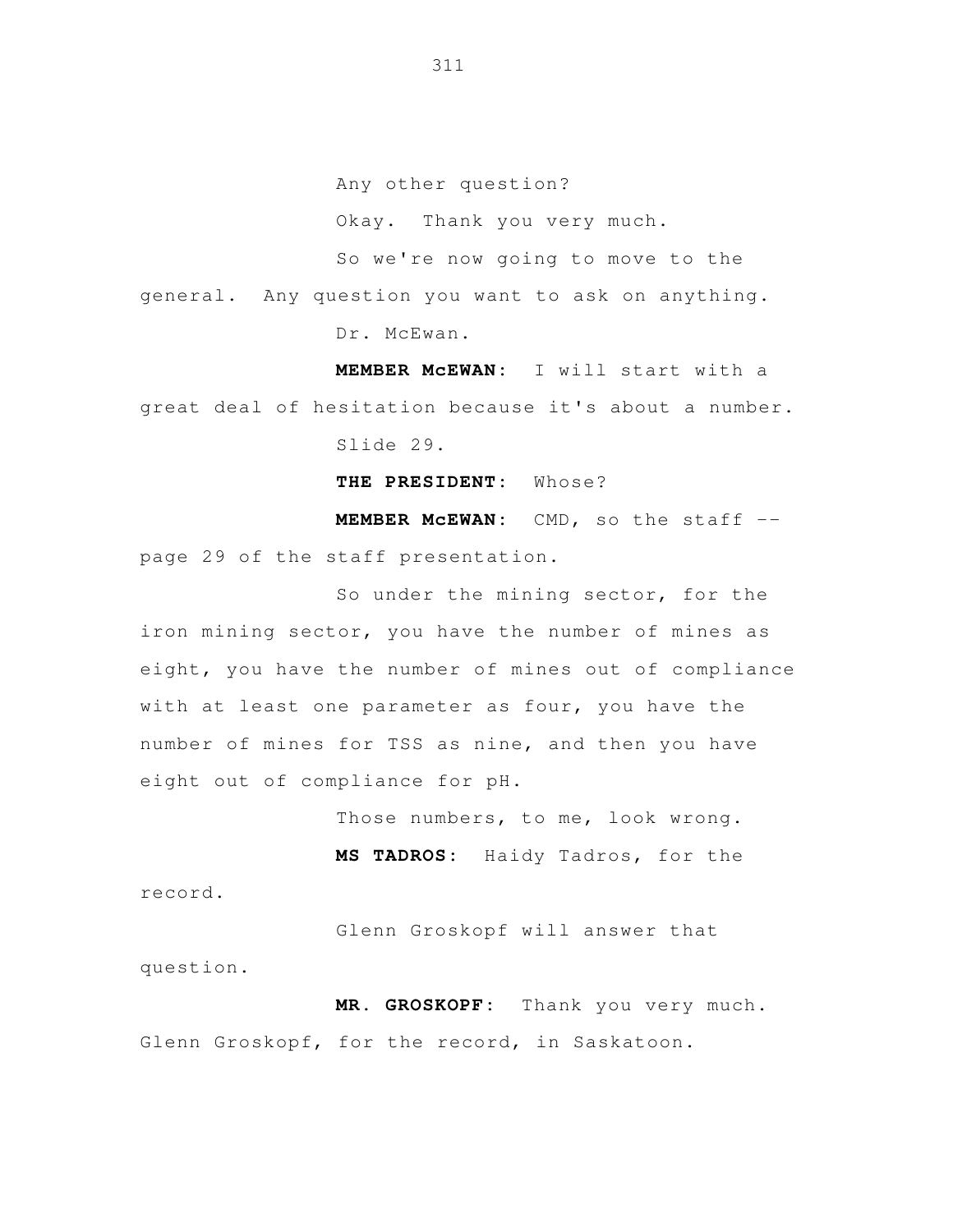The reason that that appears to be incorrect is the fact that those mines are -- have to be out of compliance with at least one parameter over the course of the year, which is 12 months. You could be out of compliance one month or several months, and each of those months would add up as an out of compliance, for example, so out of eight mines, that would be -- represent 96 months' worth of data. Out of 96 months, nine times a mine was out of compliance.

 And it was only four mines that were out of compliance in any time of the year.

 So that's why, for example, if you look at pH, they weren't necessarily out of compliance even in the same month for pH versus suspended solvents.

MEMBER MCEWAN: suggest you change the title of the individual elements? Number of mines out of compliance by parameter doesn't give any indication that it's once in the year. And again, as Dr. Demeter just said, this is prevalence, Okay. So could I not incidence.

 **MS TADROS:** Haidy Tadros for the record. I believe it should be number of out of compliances by parameter, not number of mines out of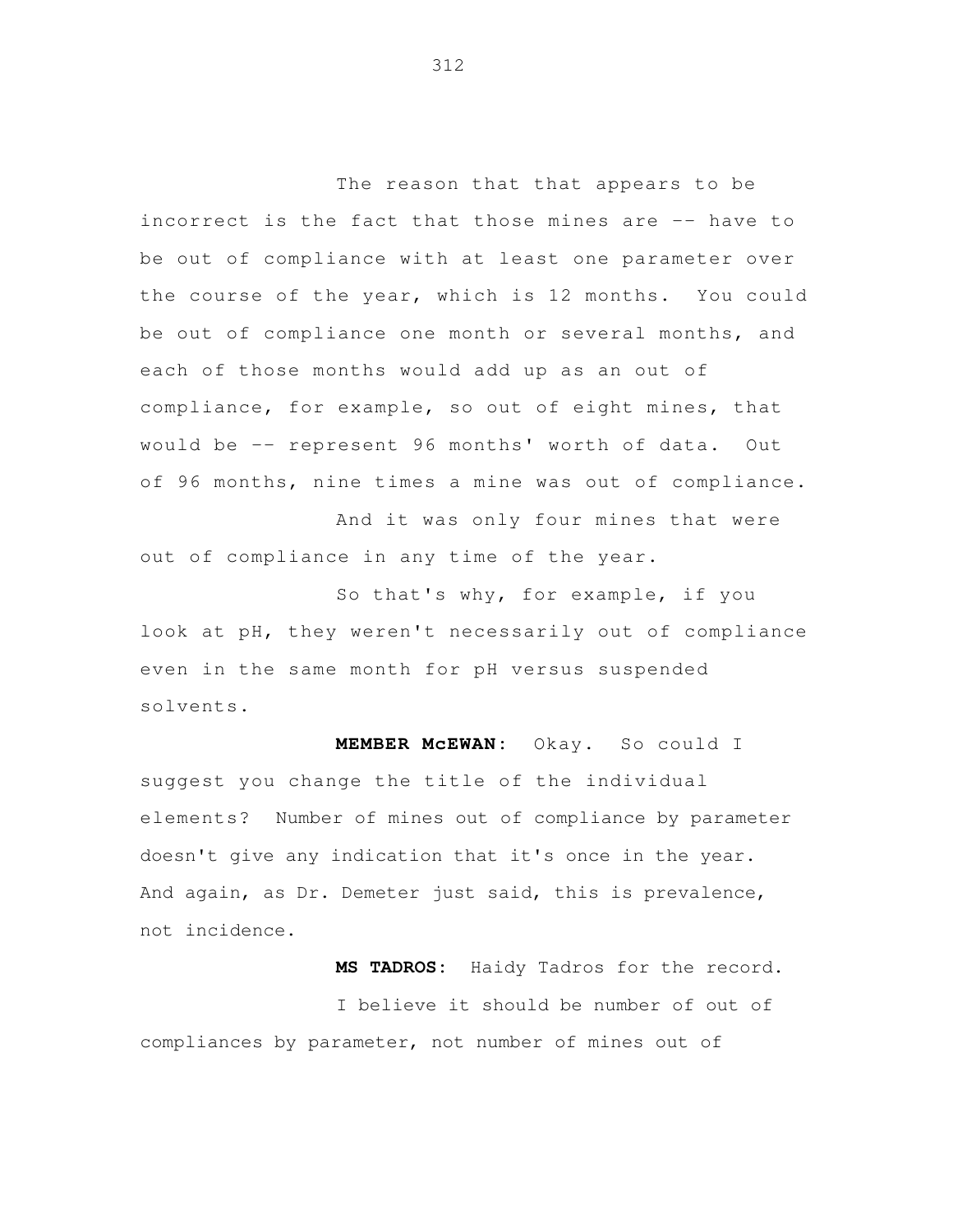compliance by parameter. So we will look at that. Thank you.

 **MEMBER DEMETER:** In the document there is discussion that the mines are allowed to produce to a certain threshold and if they don't use that in one year that can be carried forward for future production cycles, but is there a caveat that says up to X? Because if they are down for two years, is there an upper threshold or do they get to carry the full capacity forward? Is there any concern with how to deal with this sort of -- without a caveat of what the upper threshold would be if they have a huge capacity that has been unused?

**MR. LOJK:** Bob Lojk for the record.

 The capacities that we normally look at are the annual capacity, so they may within a certain total capacity be asked to accelerate production to make up for the shortfalls back and forth, but it's still within a set limit. So just because you didn't produce one year, you can't double the production next year.

 **MEMBER DEMETER:** Okay. That aids my understanding, because as I read it I thought that they could just keep adding all their shortfalls to the next year, but it's to the limit of their annual capacity.

**MR. LOJK:** Yes.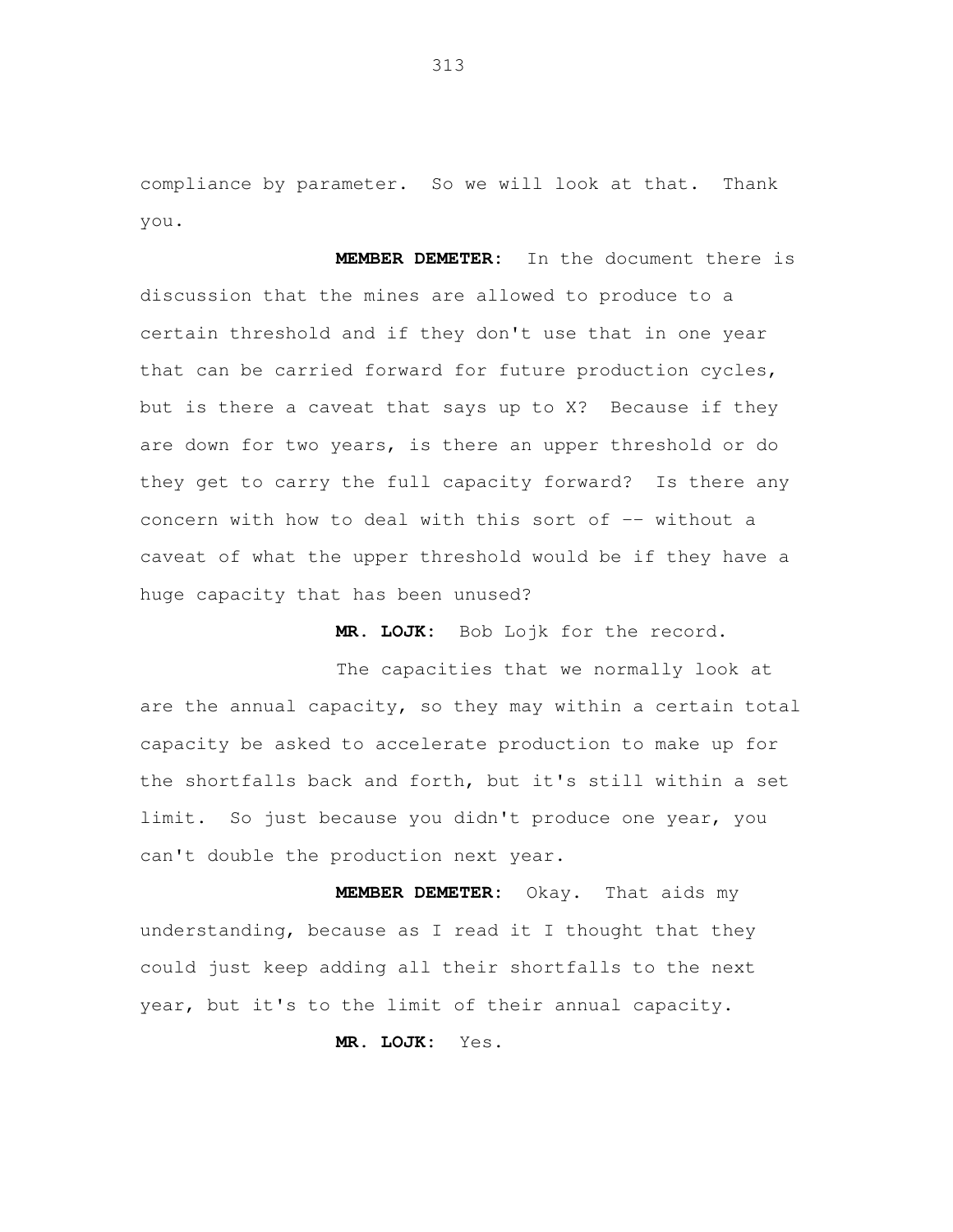**MEMBER DEMETER:** Okay, thank you.

**MR. LOJK:** Yes.

**MR. MOONEY:** It's Liam Mooney in that

regard.

 I guess the point there at Cigar Lake when we look at it is that production flexibility would take us up to 9.25 million kilograms of uranium. So the licence is for 7 million kilograms of uranium, but the maximum that we could recoup under that production shortfall provision is up to 9.25 million kilograms of uranium.

**THE PRESIDENT:** Thank you.

Mr. Seeley...?

**MEMBER SEELEY:** Yes. No, I like the

 report. I think overall the reports that we have seen today on the regulatory oversight, you are summarizing do these facilities meet the regulatory requirements. You have a checklist approach to doing it. I guess it's in the nuance where it may be more difficult. So it's one thing to say yes, they meet all of our requirements, our base requirements, but there is kind of then, okay, so what, so how are they doing, are they getting better, worse?

 And maybe a few things that I see in the report that I think were very helpful.

The benchmarking piece that we just talked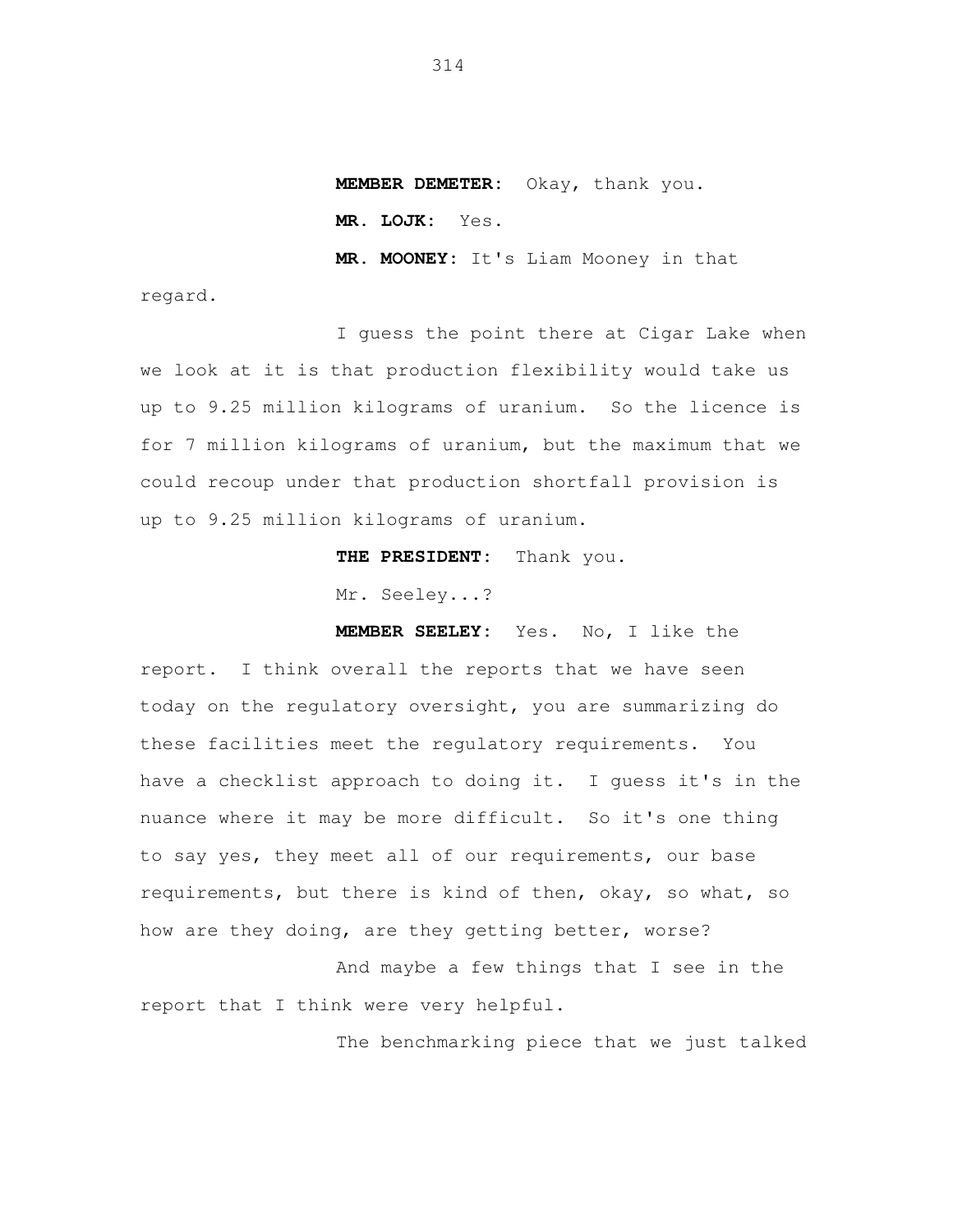about in environment was very good, so it gives you a sense that, you know, actually these facilities relative to other types of facilities are actually doing very well in terms of environmental performance when we look at the compliance numbers for example against some of their peers in other types of mining. It would be nice to see that possibly for the safety as well, because that was one of your three focal areas. You had safety, environment, you had radiation.

Now, radiation is going to be more difficult. That's when you are going to go to an international benchmark maybe and say, hey, how did we do against some of these other facilities in another country? It might also be helpful there. So we get a better sense of, yes, they passed and they are okay against regulatory requirements, but how are they doing really when you start benchmarking them to others? So that was very helpful. Maybe a little more of that would be good.

And then another comment would be around where the facilities are actually doing very well. I mean I saw a number of things in here that were extremely good news and so it would be to highlight, you know, somehow in the summary that these are the best practices that we are seeing in our industry in our facilities over the past year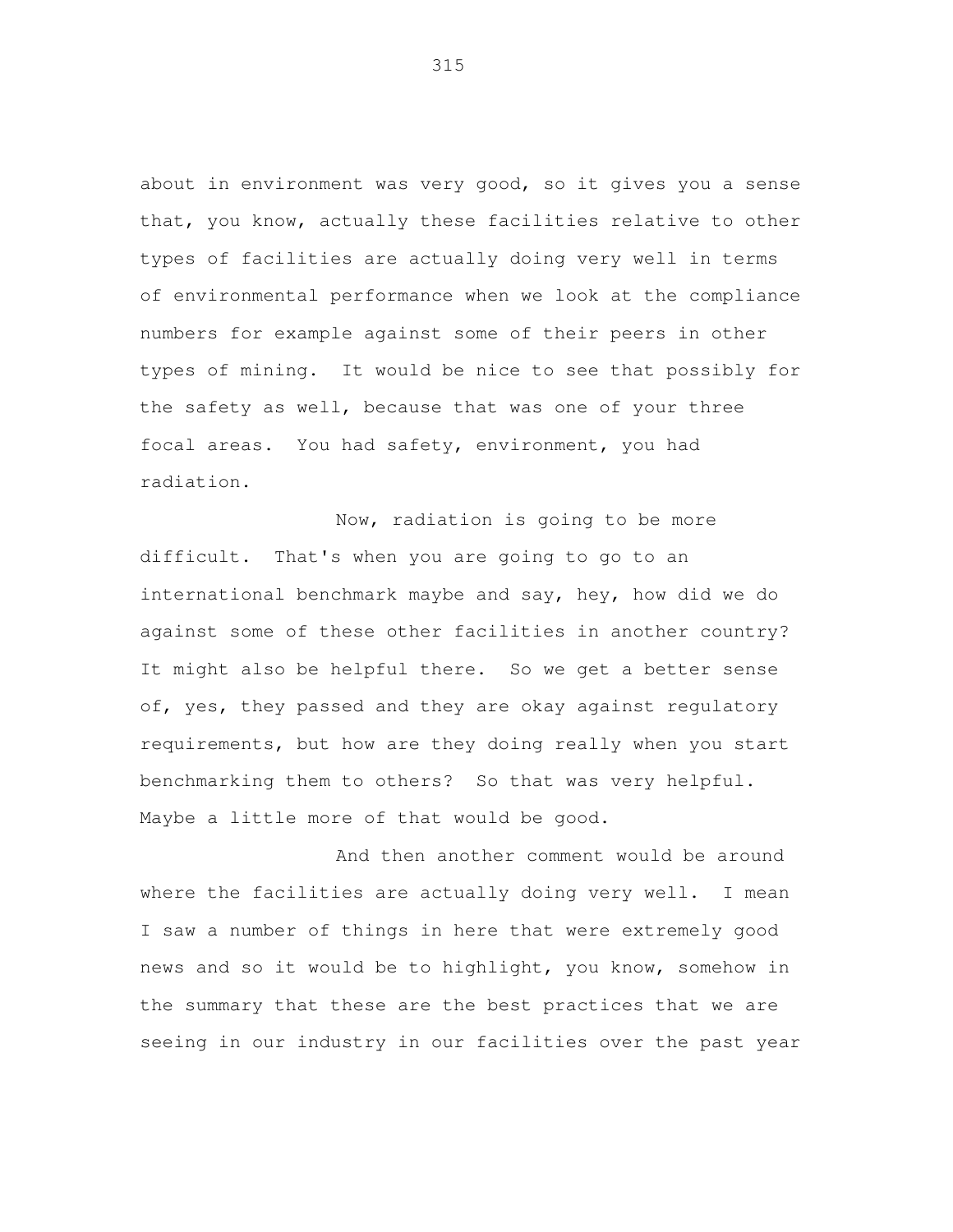and perhaps highlight those as well I think because then they could be translated to other facilities if you highlighted the best practices.

And then also in the report, maybe at the end also, you know, again, it's the so what, based on intervenors' comments and overall performance, what are the focus areas going forward, so where do the facilities or groups of facilities really need to focus to bring their performance up? Even though they are in compliance, where does the CNSC staff think they need to focus more energy to actually improve their performance? It might be useful to have that area for focus.

And I think all in with those sorts of broader parameters that might be -- the report gains more credibility I think in the public. Whether then it's just checking your boxes, you are fully satisfactory I think for a lot of people or satisfactory scores across all the board, it's difficult to interpret how are they really doing. Thanks.

**THE PRESIDENT:** Do you want to react to all of this?

**MS TADROS:** Haidy Tadros for the record. Noted. I think you brought forward many good considerations to improve the report. Again, I go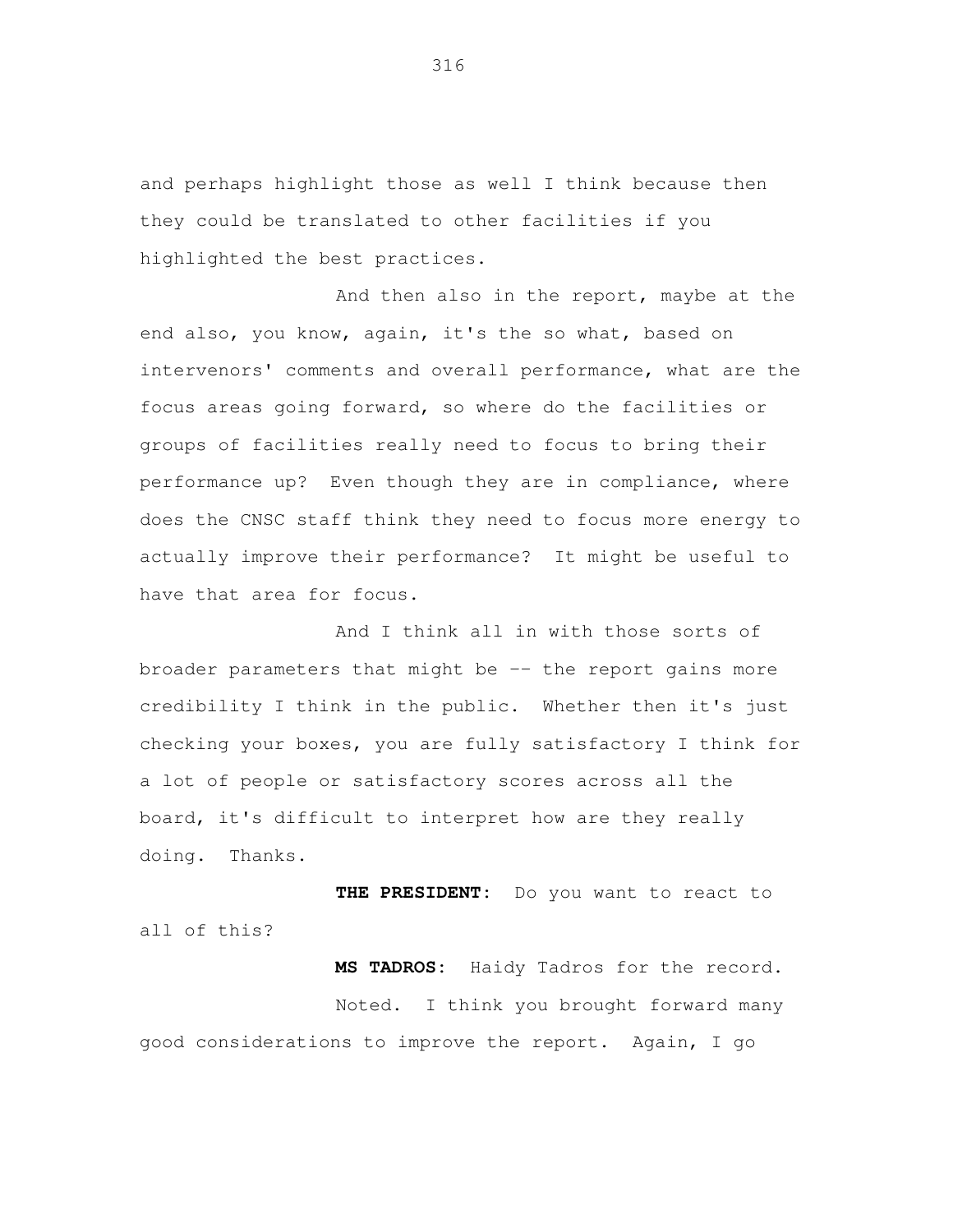back to the ultimate goal is to ensure regulatory requirements are met and performance is where we need it to be, and from a regulator's perspective satisfactory is not a bad thing, they are meeting regulatory requirements, but all of these points provide us with some considerations on how to turn this report into maybe something that is more of a messaging and provides the so what story behind the scenes. Thank you for that.

**THE PRESIDENT:** Thank you.

Dr. Soliman...?

 **MEMBER SOLIMAN:** I agree with Mr. Seeley. It's very difficult to ask any questions after all of that, but anyway I have a general question about the radiation protection. Section 2.2 in M47 highlights two levels. One is the action level and the second one is the administrative level. And associated three actions with the administrative level, stay working, work with monitoring, leave and initiate investigations.

 So how does the action level and three levels -- I mean the administrative has three actions - act together? Now we have the threshold between stay working and work with monitoring, so that's one level. Another level is work with monitoring and leave and initiate investigation. And also we have the action level.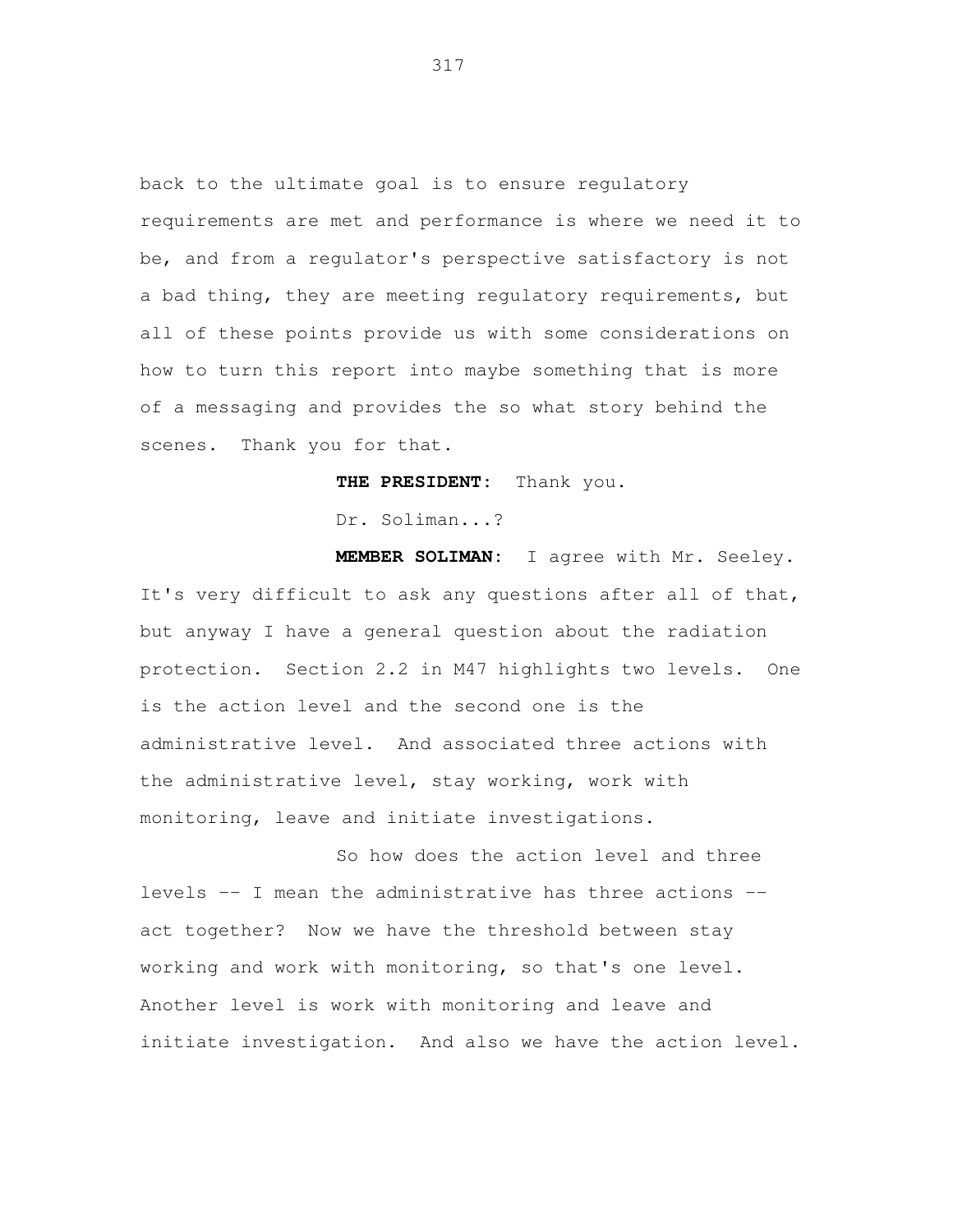If you can give us an example where this action, when it can be done and where the action level with respect to all of these exists?

**MR. McMANUS:** John McManus, RP Specialist, for the record.

I will start with the action levels. So the action levels are dose-based and at McClean Lake, and actually Cameco facilities as well, we have two types. We have the 1 mSv per week, which is to address acute exposure situations, and we also have like the 5 mSv per quarter, which would address lower-level chronic. Both of those are designed especially to make sure that we don't have any dose limit exceedances. And that's a total dose. That's not an unplanned dose, that's a total dose for the week. So most workers at a mine or a mill would be there typically 26 weeks per year, because they are either a week on/a week off, or two weeks on/two weeks off. So that's the primary objective of the action levels. It gives them an indication of a loss of control, but primarily it's going to keep them from having a dose limit exceedance.

Below that they have a set of administrative levels. There's two parts to it. There's hazard-based administrative levels and there's also dose-based administrative levels.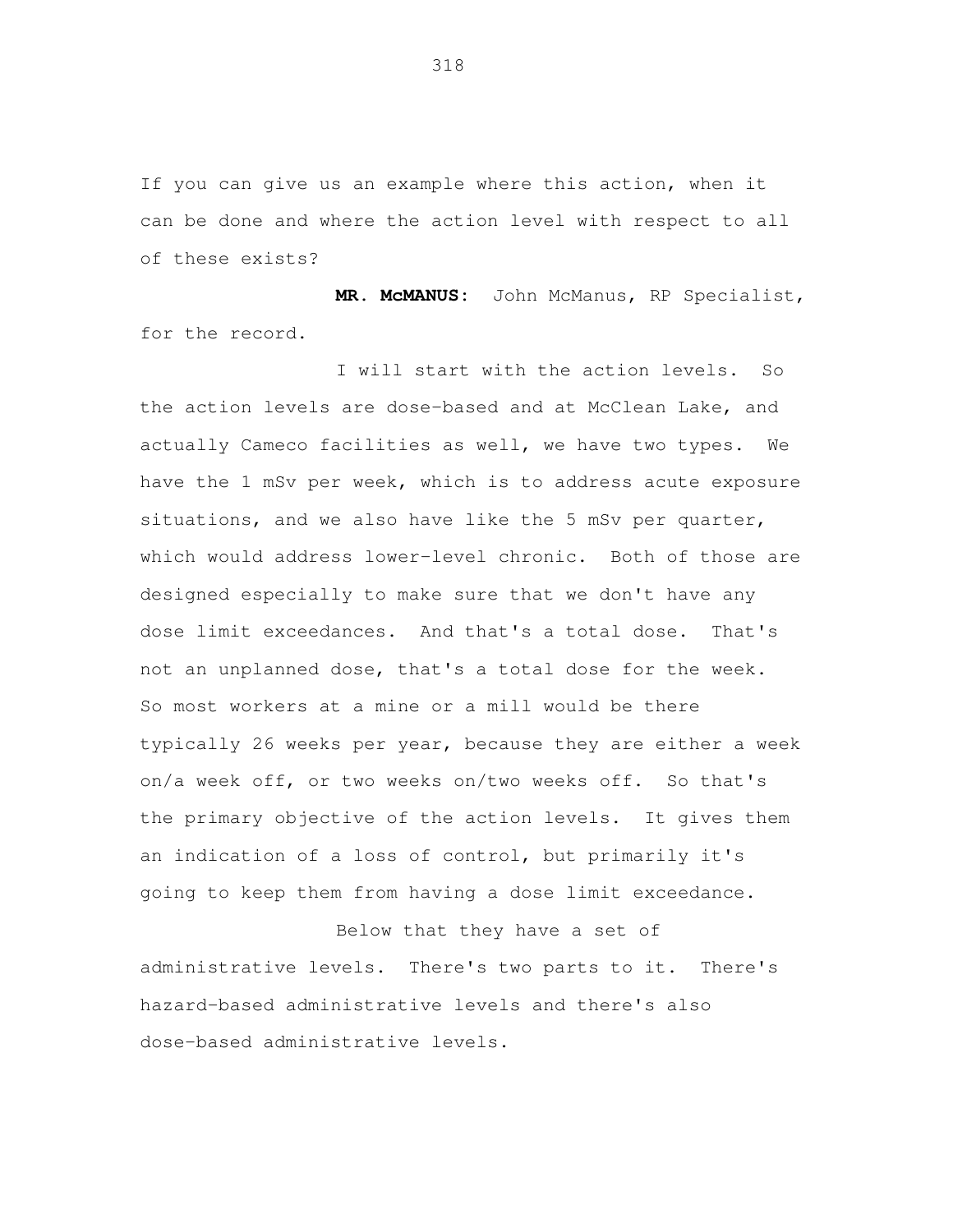They also have dose-based administrative levels that are actually set below the action levels. It's internal to their licensed activities and that will initiate additional notifications, reporting and sometimes even work restrictions for workers. They actually don't want to get to the action levels.

 They also have a set of administrative levels that are hazard-based and they have those for every type of exposure situation, be it gamma, radon progeny or long-lived radioactive dust. And the workers all receive training on what these administrative levels are and what the associated protective actions are.

 So initially when you see the prisms or the continuous -- what they call continuous working level monitors for radon progeny, when that prism is green it indicates that the radon progeny levels are very low, they can continue working as per normal. When you get a green/orange indication, it may mean that they can work for a period of time, maybe up to six hours -- that's an example, don't quote me on that -- and there should be some notification. As the lights go maybe yellow, the time shortens, the notifications eventually would get to a point where the work stops, you leave the area, you notify supervision.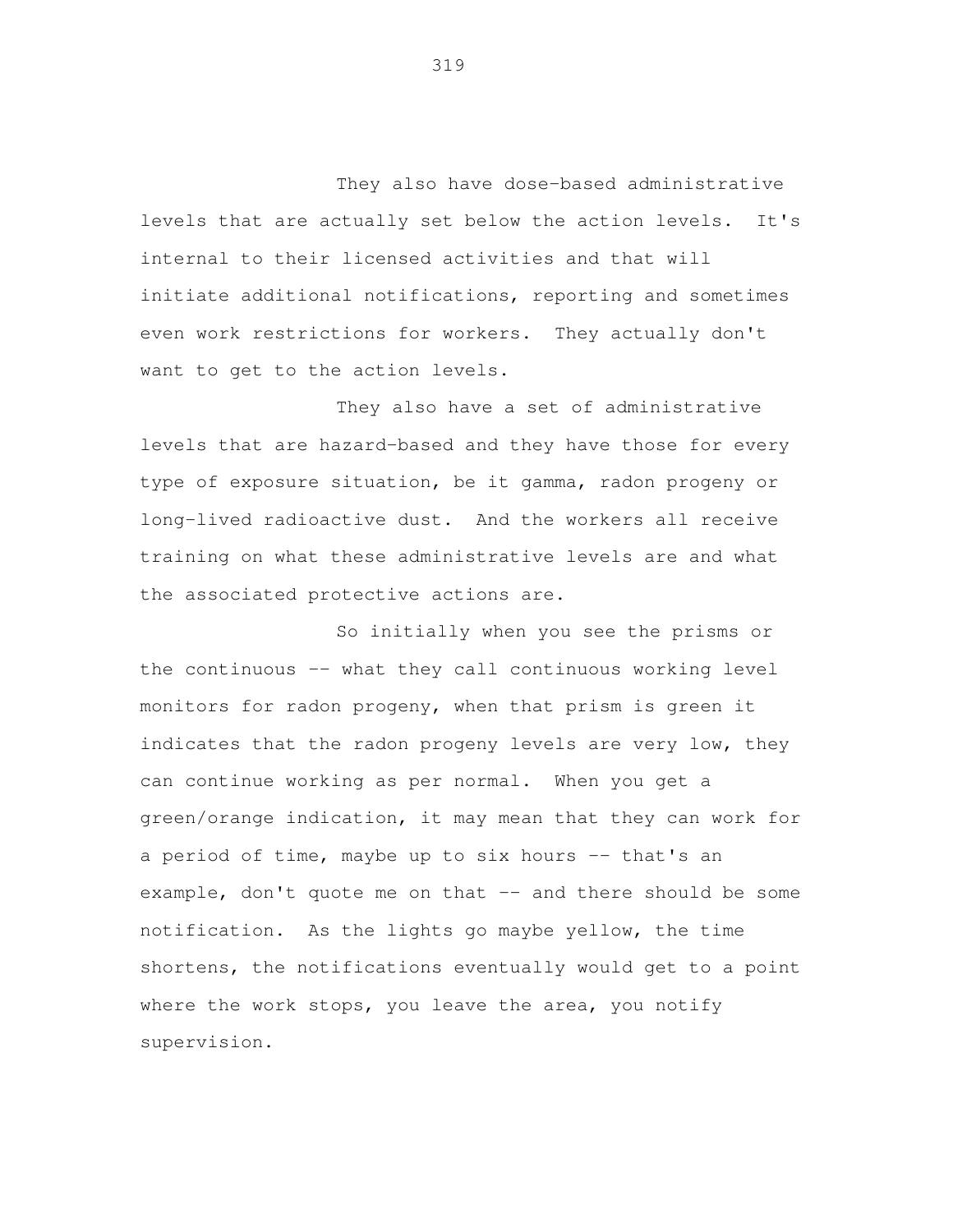So provided that the administrative levels are being detected, the hazards and the protective measures are being followed, you will never get to those action levels. So action levels are actually fairly rare at the mines and mills when you consider the number of activities and the number of workers.

**MEMBER SOLIMAN:** Thank you very much. Very well explained.

**THE PRESIDENT:** Thank you. Back to Dr. Demeter.

**MEMBER DEMETER:** Thank you. This is my last question and I will really try hard to ask this question without introducing information.

So you have a number of graphs that deal with radon. The first one would be Figure 3.3 related to Cigar Lake, page 41, so they are all kind of similar, and you have a radon reference level of 60 Bq per metre cubed and you reference ICRP, 65 I believe -- yes, ICRP 65. Are you aware of any updates to the ICRP models for risk from radon and radiological protection guidelines that may have changed since ICRP 65?

**MS PURVIS:** Caroline Purvis for the record.

From a radiation protection point of view,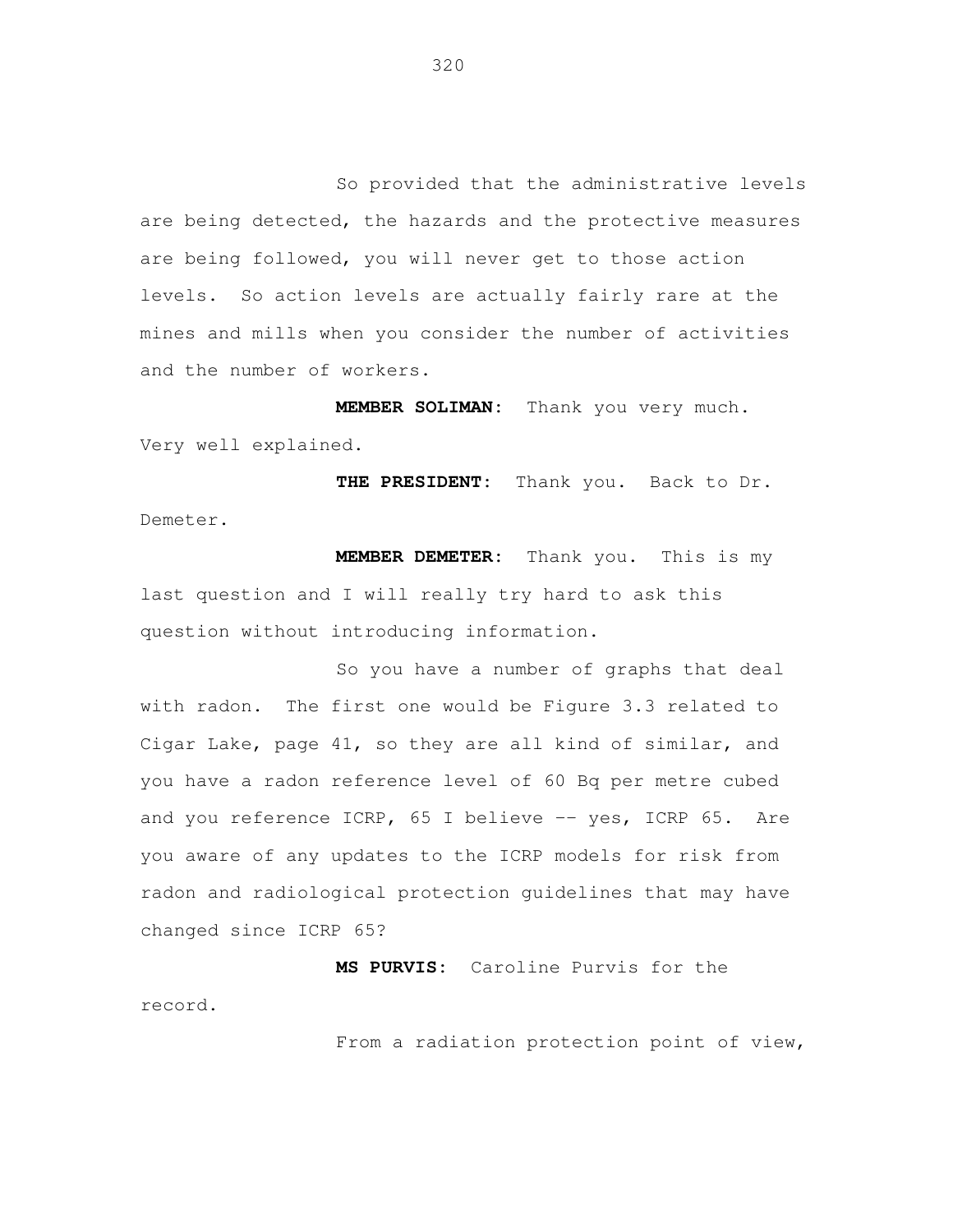yes, we are aware that ICRP is in the process of making some updates to radon progeny in terms of dose coefficients for -- so the development of that through their publication process.

 As it relates to radon and ambient air, I think one of our environmental folks should probably tackle that. Thank you.

 **MEMBER DEMETER:** Maybe I will comment. The ICRP changes to this model have been published a couple of years back and they changed their risk assessment for lung cancer and subsequently changed their reference levels for home occupancy, which is what this graph is sort of based on. So I would suggest that staff look at ICRP 115 and ICRP 126 which literally cut in half the home occupancy reference level which may have influence on your radon reference level here, because that's what it's based on. That's just a suggestion that you perhaps look at that and see if that may update your reference level.

 **MR. RINKER:** Mike Rinker for the record. So thank you for that, we will do so, and we are doing some work in general to look at what would be appropriate ambient air environmental reference level to consider safety of trappers or members of the public up in the North as opposed to using the Health Canada reference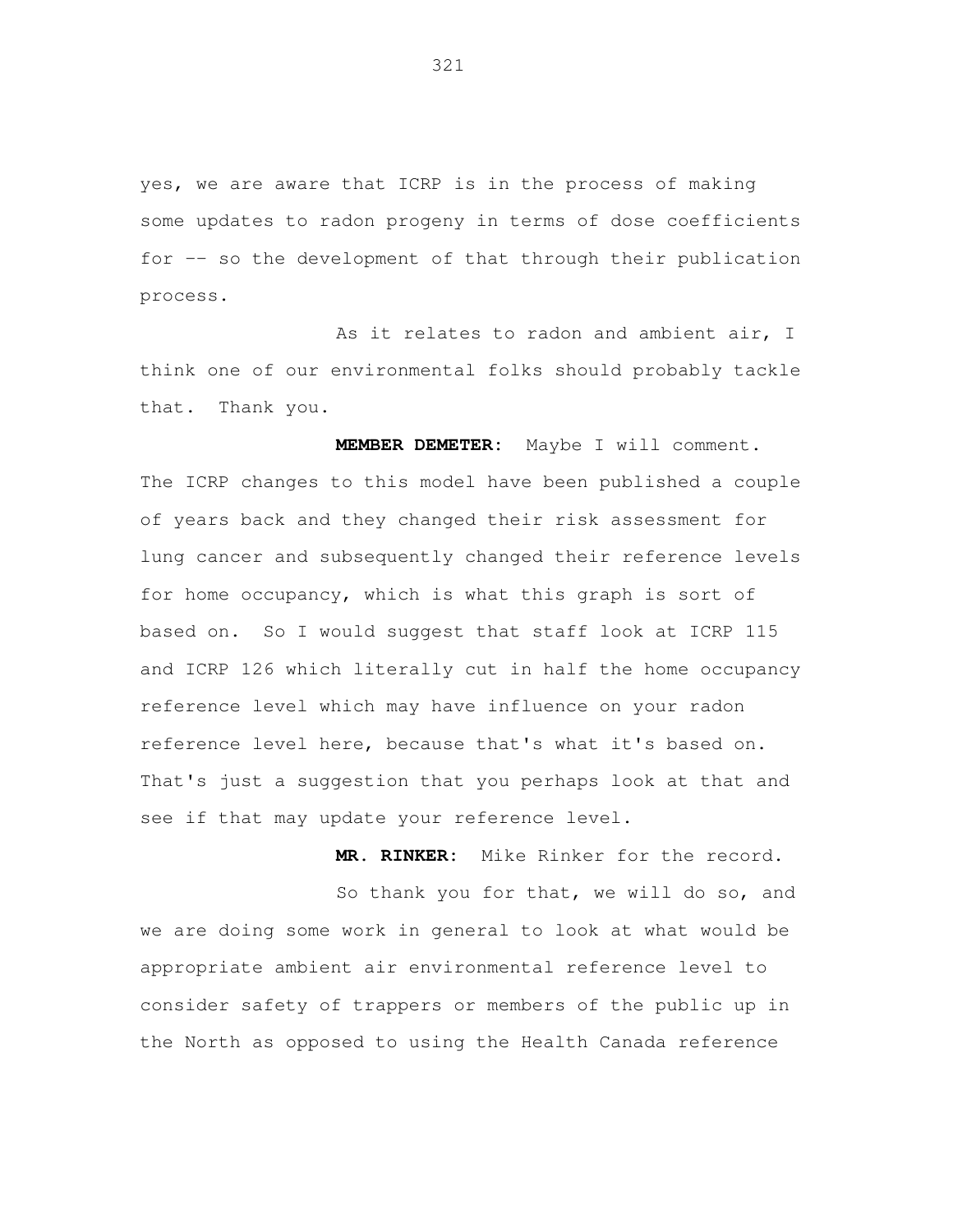level for occupancy, but I think the science behind those levels is the same. So thank you for that reference.

 **THE PRESIDENT:** And since we are about - I'm not going to repeat the need to clarify units and reference level, but I am still trying to understand what a provincial standard is, because many of those graphs use provincial standard and where did they come from and why don't they have a federal standard equivalent to that? So I don't know if you can give me an answer now or in the future.

**MR. RINKER:** Mike Rinker for the record.

 So in some instances, you know, many things are directly under the jurisdiction of the province. So as an example, Health Canada provides objectives for drinking water, but it's the provinces who set the standards based on maybe some information from Health Canada. So drinking water, for tritium for example, Health Canada provides 7,000 as an objective, but the Province of Ontario has the standard. Similarly for uranium in air, it's the province who sets the standard. And I think that's appropriate, that's where the jurisdiction lies, and we often implement or rely on provincial standards for our regulation.

**THE PRESIDENT:** But even in that case I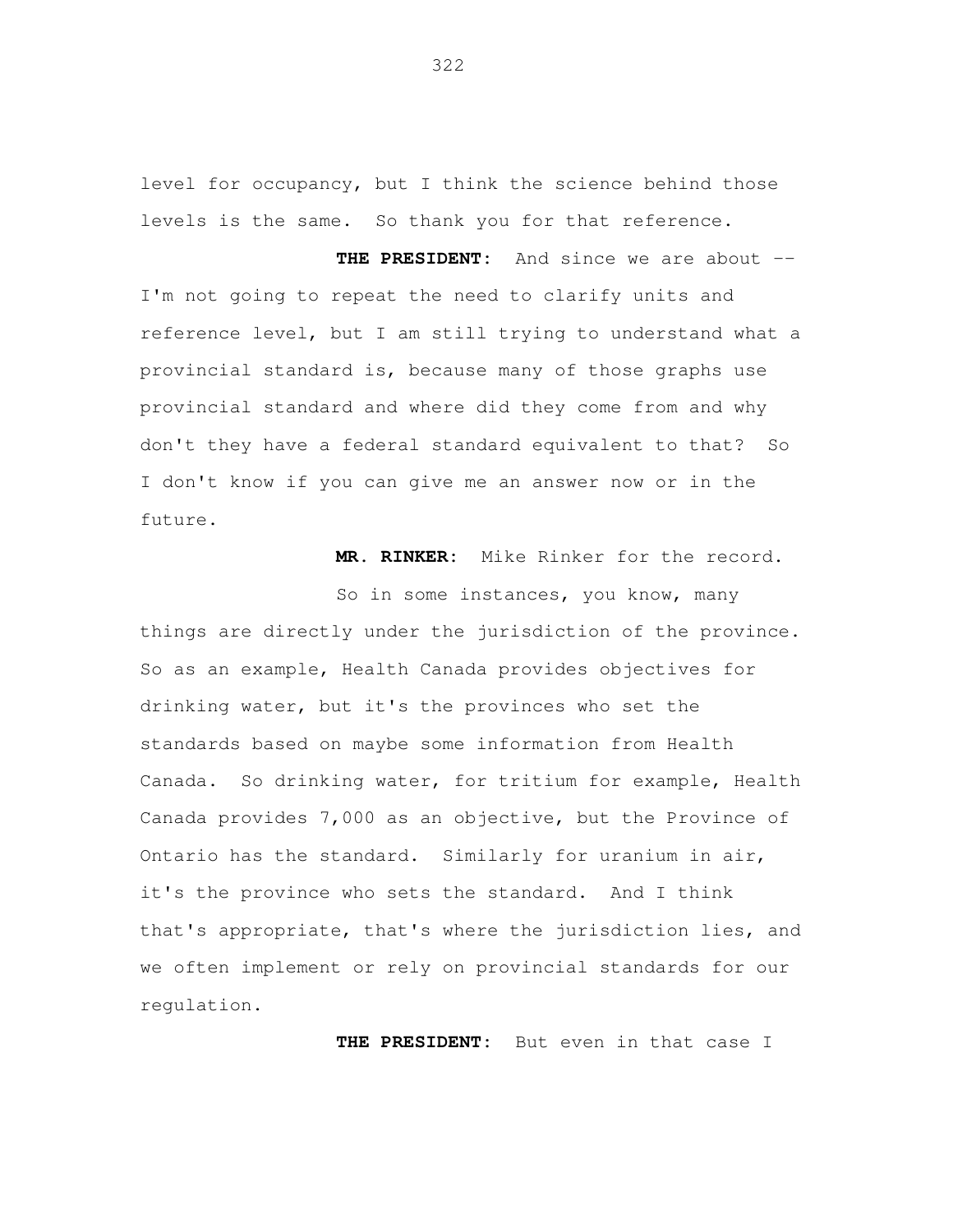still want to know what regulatory Health Canada kind of limit is rather than the standard which is an operational one. It's just that many -- like sulfur dioxide, I was surprised that there is no kind of a top-down from the feds telling the provinces what that number should be. I know they are going to do it on carbon dioxide. Anyhow I'm digressing here, but somewhere along the line you have to give us a hierarchy of who sets those limits.

So where am I now? Dr. McEwan...? Mr. Seeley...?

 Okay. Well, just one last question on the Rio Algom where they are talking about -- this is on page 133. The long-term plan for the site, it says +200 years, is to reach a state where water treatment is no longer a requirement. So what I'm trying to understand is water treatment will continue there for the next 200 years, that's our current thinking?

**DR. LANGE:** Dr. Lange for the record.

 It's a good question. The current estimate is that water treatment will continue in perpetuity. However, as technologies continue to change, et cetera, Rio Algom's goal is to eventually try to move to some passive treatment systems in order to -- based on the models and estimates, in order to achieve and to continue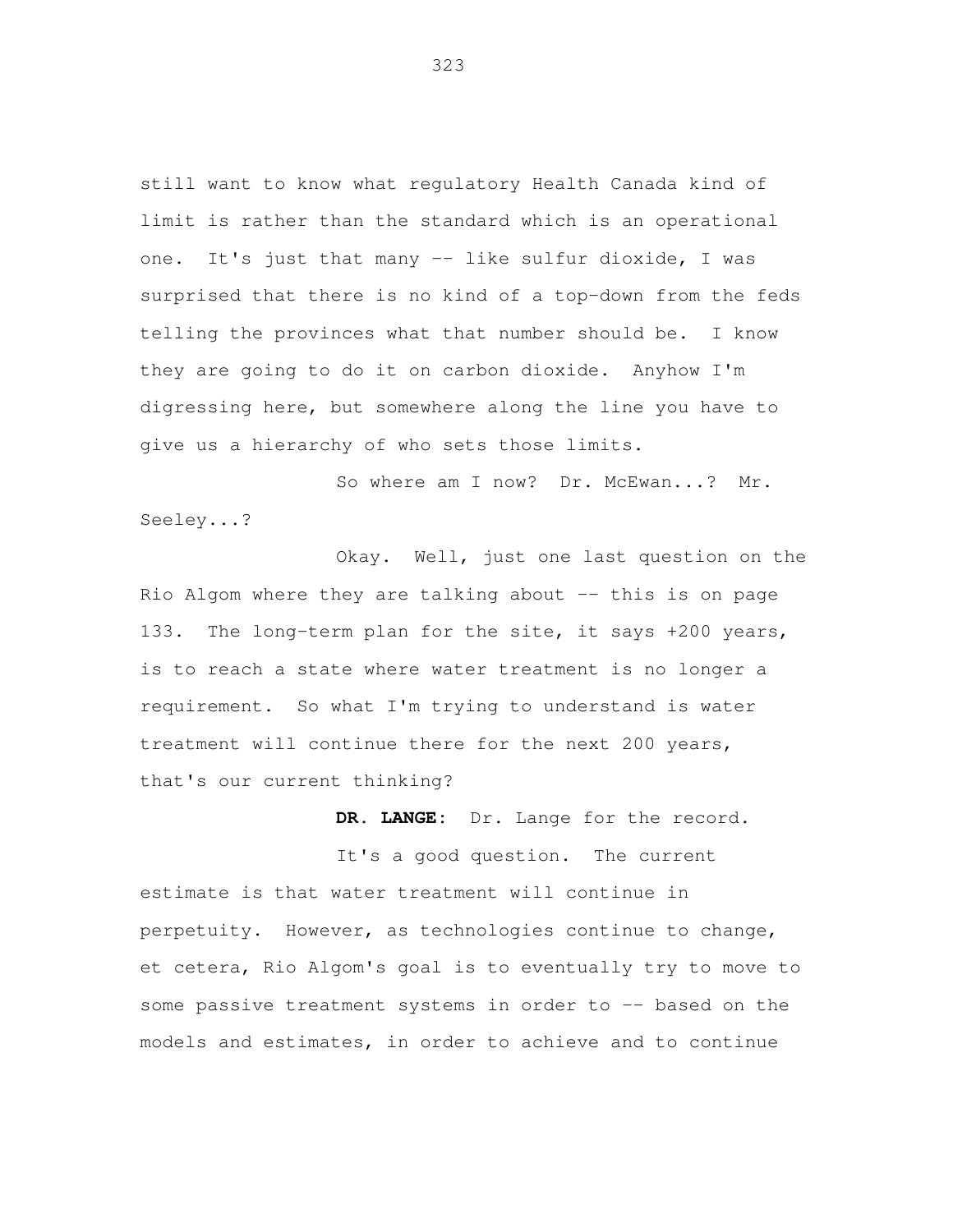to achieve below licence limits, the site does require water treatment for a very long period of time. The current estimate is up to 200 years.

If I can I would ask Rio Algom to comment on any plans they have to perhaps move to more passive treatment systems for some of their water treatment.

**THE PRESIDENT:** But is that more like a wishful thinking or is it based on some sort of a model that you think it will actually happen?

**MR. RINKER:** Mike Rinker for the record. So it's not  $-$ 

that?

**THE PRESIDENT:** Do you want to answer

**M. LEBLANC :** Et sentez-vous confortable de répondre dans la langue officielle de votre choix, Madame Blier.

**MS BLIER:** Yes, like you said, it's maybe like a wish, but now we are like doing some studies, like, say, for example like the panel, water treatment plant, now we actually like see a very good result. So we expect like within the next 10 years maybe we decide to move to a passive water treatment.

**THE PRESIDENT:** My last question, my very last question is on dam safety. Seven years, that's when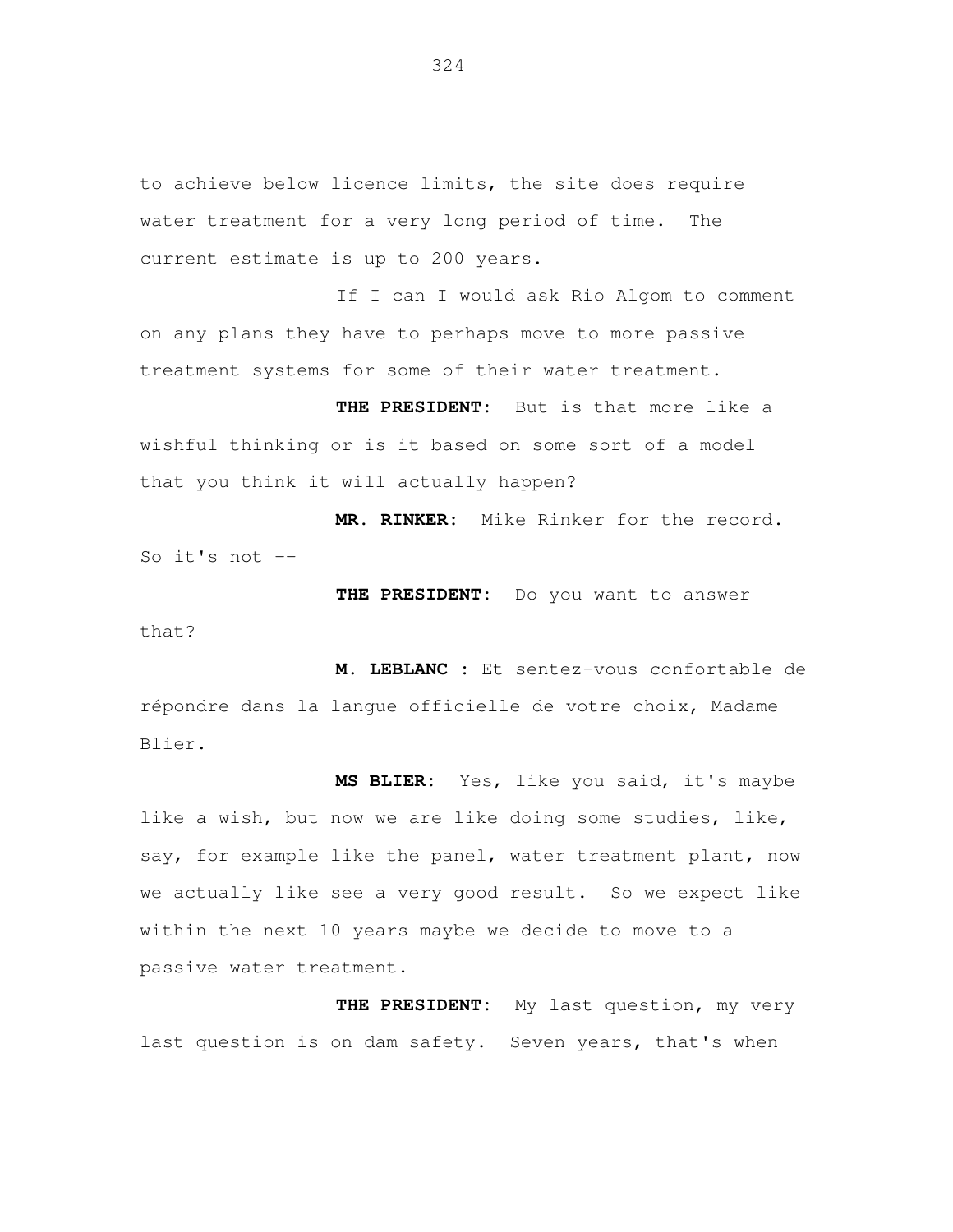you do the kind of assessment. So every seven years one has to engage a qualified review engineer. I thought seven years is a long time. Is that the lesson we have learned from Mount Polley?

**MS TADROS:** So Haidy Tadros for the record. We will have our dam specialist Mr. Zheng answer that question.

**DR. ZHENG:** Dr. Qinghuai Zheng for the record.

Yes, in terms of the dam safety review it is conducted every seven years according to the dam safety guidelines, but between that, like for the Rio Algom, they have their geotechnical inspection program in place which includes a routine inspection every month or quarterly by the licensee staff of all dams, dikes and their apartment structures and there would be another annual inspection and a performance review by a third-party engineer. The CNSC staff has reviewed the inspection reports submitted by the licensee. Also the CNSC staff conducted a baseline compliance geotechnical inspection on all dams and their pertinent structures. This is our current practice we are doing.

In terms of the Mount Polley, Mount Polley dam breach, tailings dam breach, following that event the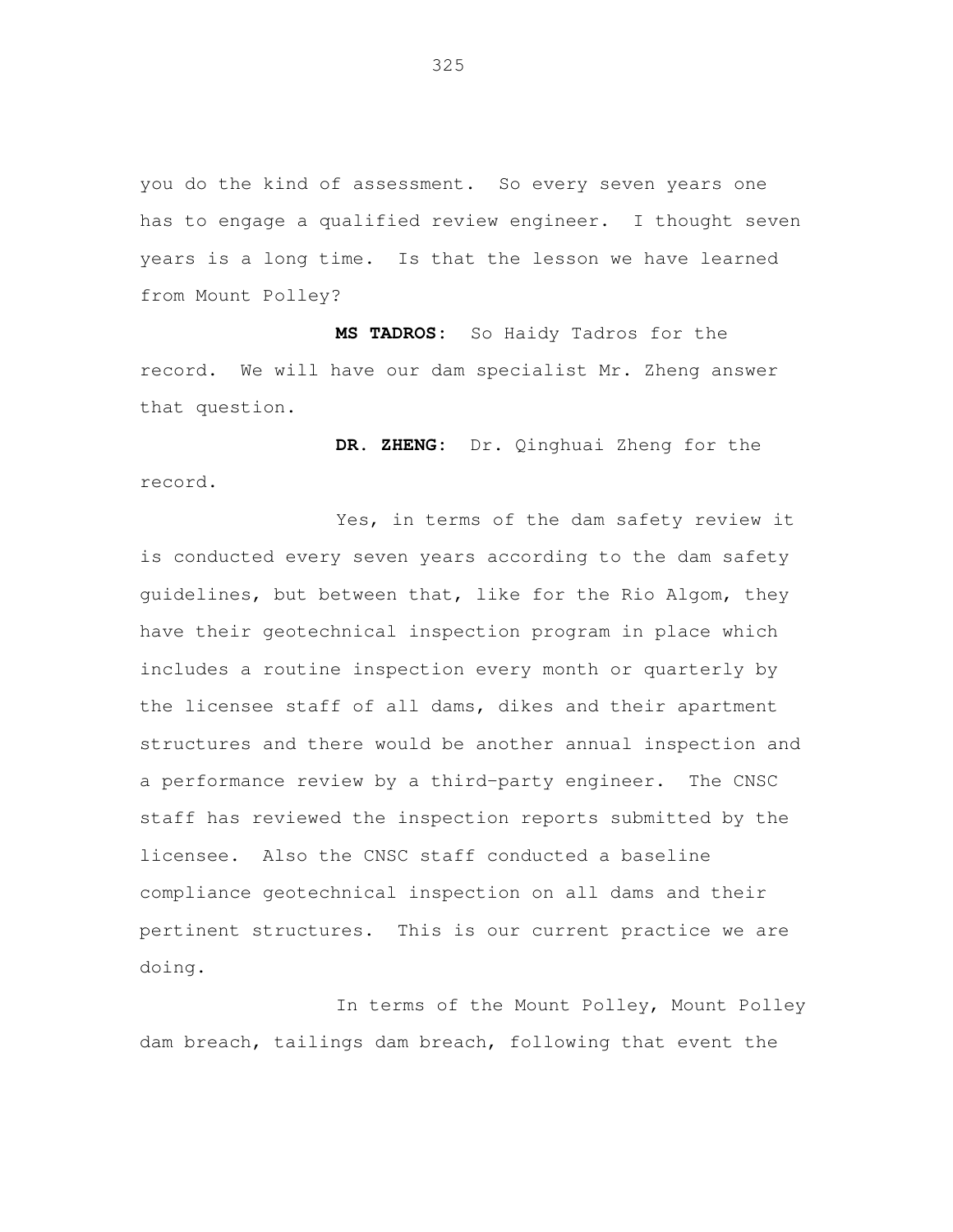CNSC has taken some actions, including the CNSC has requested the licensees to evaluate the safety of their dams. The CNSC staff has reviewed all the dam safety assessments submitted by the licensees and also the CNSC has carried out geotechnical inspections of all dams structures and to the licensed structures. The CNSC also carried out a systematic review of CNSC's regulations and guidance on dam safety.

**THE PRESIDENT:** Okay, thank you.

So Cameco and AREVA, do you actually systematically also verify the soundness of your tailing ponds?

**MR. MOONEY:** It's Liam Mooney for the record.

We do. This has been covered a couple of times through the response to the Mount Polley incident and we emphasized in those exchanges that we do not have tailings actively -- we are not actively depositing tailings behind structures. So the two facilities that we have in Northern Saskatchewan that have a tailings dam, we are not actively using them for tailings deposition. So we do regularly inspect those, we have a geotechnical program that is comprehensive and we do so on a regular basis and CNSC reviews that report when it is submitted to them.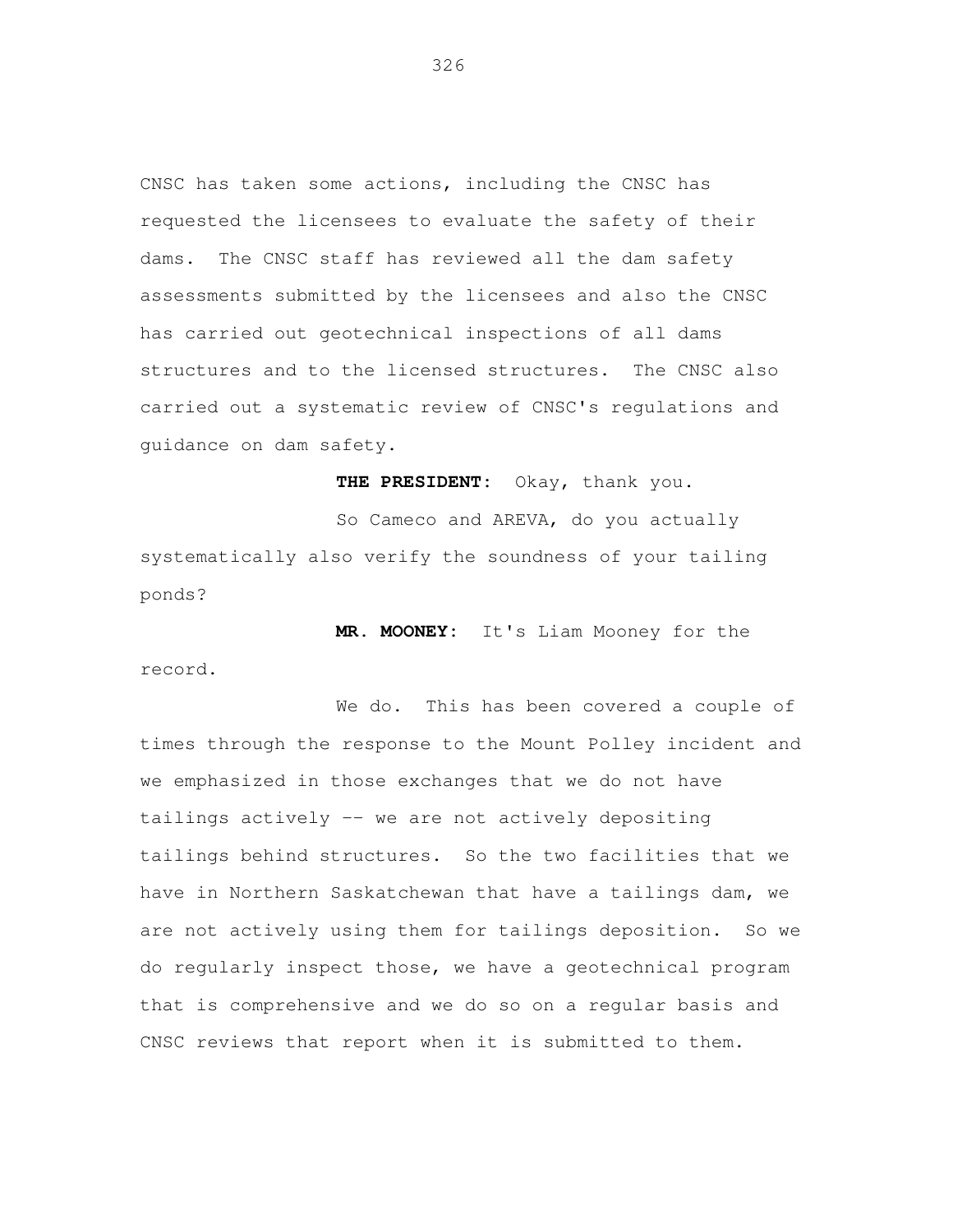## **MR. HUFFMAN:** Dale Huffman with AREVA.

 Similarly, we have a routine of geotechnical inspections that are provided to the CNSC for their review for our man-made structures and, as Mr. Mooney pointed out, and it is similar at Cluff Lake, we had a tailings dam, we are no longer placing tailings, the site is closed and so it doesn't present the same issues that an active facility would. Thank you.

**THE PRESIDENT:** Thank you.

Last question. So Cameco, AREVA, any final comments you want to share with us?

 **MR. MOONEY:** Yes. It's Liam Mooney for the record. I did want to just share some closing comments.

 I appreciate the effort by staff who have stayed here and in Ottawa I see to prepare the report. It is very comprehensive and we appreciate the questions from the Commission.

 I do want to come back to a question that was asked earlier in the day and that was in relation to what staff is trying to do with this Regulatory Oversight Report.

 You know, it's not easy when you are looking at it, but I think we do have to have a very firm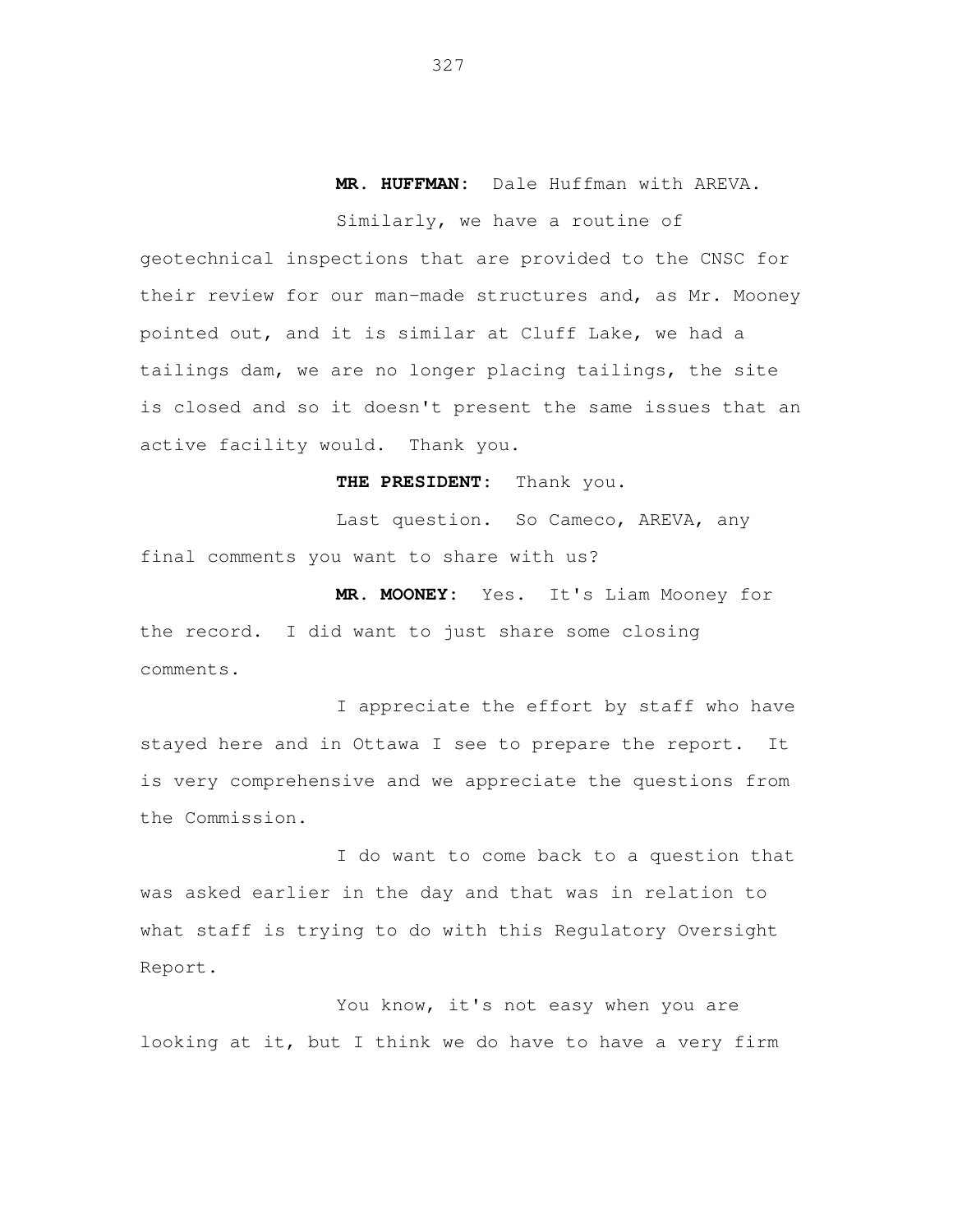statement about what we are trying to do with that and in this context we are not ask -- there is not a decision before the Commission, it's more of a look at the regulatory activities over the course of the year which is they provide assurances that the mines and mills in this case, but our other facilities, are being regulated and in compliance with the licences that the Commission grants. The more detailed reviews of course come with the relicensing proceedings and I am somewhat anxious, or apprehensive depending on the language, but on the direction in relation to this report that we continue to add more and more detail every year and there is a level of effort required by my staff to prepare for this report and make me look as good as I do in front of the Commission. So I do think that we have to be mindful of that and there are a lot of times where I have mused about it would be nice to see this or it would be nice to see that and then my staff goes often and does that when, you know, I didn't really mean it that way or I didn't take it that way.

 So I was heartened to hear President Binder say at one point during the proceedings that we have to take a risk-based approach and we have to look at how - he mentioned a document that was perhaps this thick, but in any event I think that's an important piece and I don't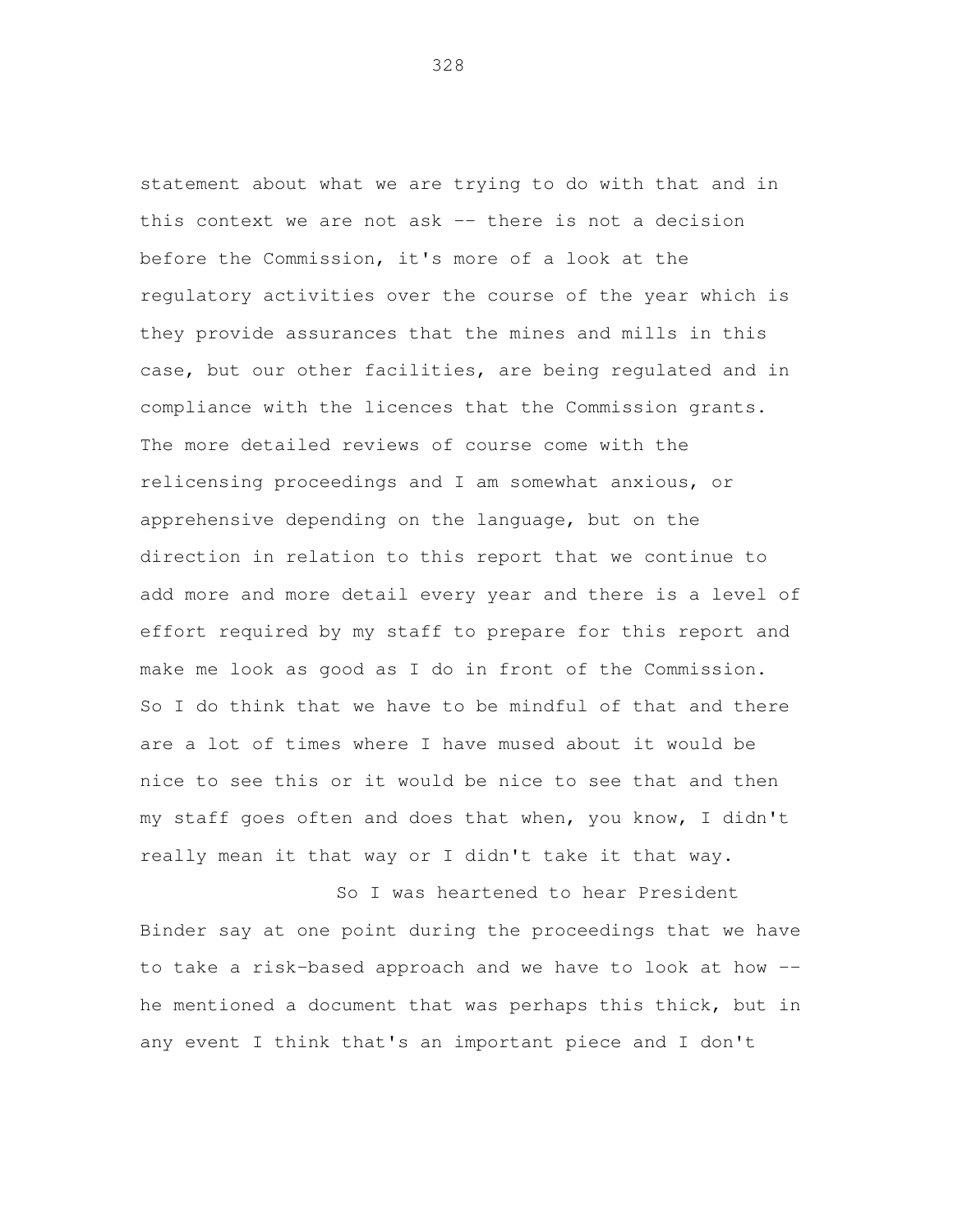want to close without saying that what's necessary versus what's nice to have is important to understand.

 The last piece I do want to close is I want to thank the province, Ministry of Environment Tim Moulding here, Keith Cunningham from Ministry of Economy and Dr. Irvine who gave a full day for us again. I really do appreciate that.

 And the last piece is this will be the last time we get to see you in these proceedings, President Binder, so I don't want to wax nostalgic over the past two terms with you but I do want to thank you for your service. We have always found you to be tough but fair, which I think is the highest compliment you can pay to a regulator. So thanks very much.

 **THE PRESIDENT:** I didn't expect that. Thank you.

**MR. HUFFMAN:** Dale Huffman with AREVA.

 I have noted before that Mr. Mooney is a hard act to follow, so I won't attempt to. I appreciate the comments that he made and I would make similar.

 There is the considerable effort on all parts to pull this together and appreciate everybody's contribution, both in putting the report together and around this table. We have seen the effort grow in the six